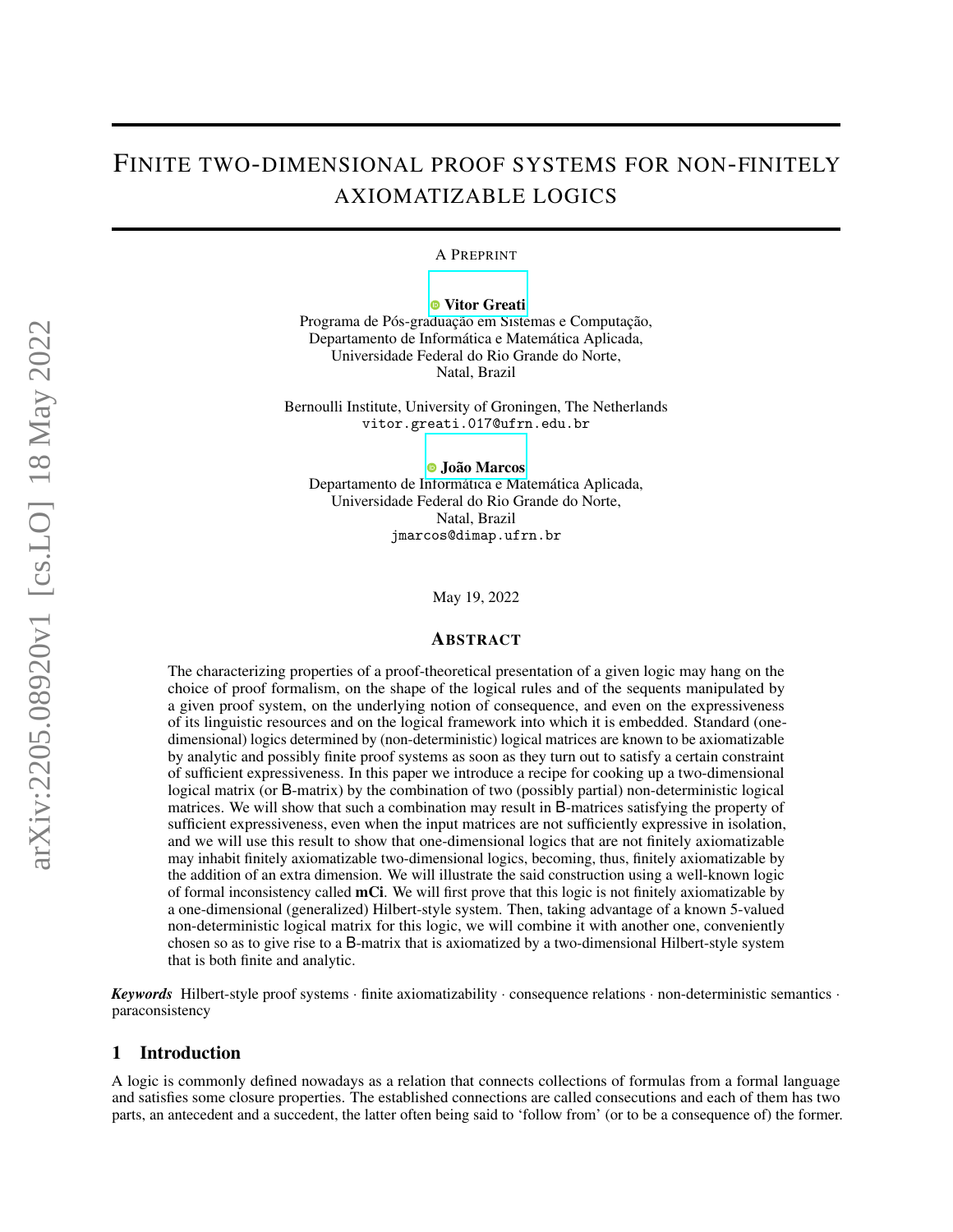A logic may be manufactured in a number of ways, in particular as being induced by the set of derivations justified by the rules of inference of a given proof system. There are different kinds of proof systems, the differences between them residing mainly in the shapes of their rules of inference and on the way derivations are built. We will be interested here in Hilbert-style proof systems ('H-systems', for short), whose rules of inference have the same shape of the consecutions of the logic they canonically induce and whose associated derivations consist in expanding a given antecedent by applications of rules of inference until the desired succedent is produced. A remarkable property of an H-system is that the logic induced by it is the least logic containing the rules of inference of the system; in the words of [\[24\]](#page-12-0), the system constitutes a 'logical basis' for the said logic.

Conventional H-systems, which we here dub 'SET-FMLA H-systems', do not allow for more than one formula in the succedents of the consecutions that they manipulate. Since [\[23\]](#page-12-1), however, we have learned that the simple elimination of this restriction on H-systems —that is, allowing for sets of formulas rather than single formulas in the succedents brings numerous advantages, among which we mention: *modularity* (correspondence between rules of inference and properties satisfied by a semantical structure), *analyticity* (control over the resources demanded to produce a derivation), and the automatic generation of analytic proof systems for a wide class of logics specified by sufficiently expressive non-deterministics semantics, with an associated straightforward proof-search procedure [\[18,](#page-12-2) [13\]](#page-11-0). Such generalized systems, here dubbed 'SET-SET H-systems', induce logics whose consecutions involve succedents consisting in a collection of formulas, intuitively understood as 'alternative conclusions'.

An H-system H is said to be an *axiomatization* for a given logic  $\mathcal L$  when the logic induced by H coincides with  $\mathcal L$ . A desirable property for an axiomatization is *finiteness*, namely the property of consisting on a finite collection of schematic axioms and rules of inference. A logic having a finite axiomatization is said to be 'finitely based'. In the literature, one may find examples of logics having a quite simple, finite semantic presentation, being, in contrast, not finitely based in terms of SET-FMLA H-systems [\[21\]](#page-12-3). These very logics, however, when seen as companions of logics with multiple formulas in the succedent, turn out to be finitely based in terms of SET-SET H-systems [\[18\]](#page-12-2). In other words, by updating the underlying proof-theoretical and the logical formalisms, we are able to obtain a finite axiomatization for logics which in a more restricted setting could not be said to be finitely based. We may compare the above mentioned movement to the common mathematical practice of adding dimensions in order to provide better insight on some phenomenon. A well-known example of that is given by the Fundamental Theorem of Algebra, which provides an elegant solution to the problem of determining the roots of polynomials over a single variable, demanding only that real coefficients should be replaced by complex coefficients. Another example, from Machine Learning, is the 'kernel trick' employed in support vector machines: by increasing the dimensionality of the input space, the transformed data points become more easily separable by hyperplanes, making it possible to achieve better results in classification tasks.

It is worth noting that there are logics that fail to be finitely based in terms of SET-SET H-systems. An example of a logic designed with the sole purpose of illustrating this possibility was provided in [\[18\]](#page-12-2). One of the goals of the present work is to show that an important logic from the literature of logics of formal inconsistency (LFIs) called **mCi** is also an example of this phenomenon. This logic results from adding infinitely-many axiom schemas to the logic mbC, a logic that is obtained by extending positive classical logic with two axiom schemas. Incidentally, along the proof of this result, we will show that mCi is the limit of a strictly increasing chain of LFIs extending mbC (comparable to the case of  $C_{\text{Lim}}$  in da Costa's hierarchy of increasingly weaker paraconsistent calculi [\[16\]](#page-12-4)). A natural question, then, is whether we can enrich our technology, in the same vein, in order to provide finite axiomatizations for all these logics. We answer that in the affirmative by means of the two-dimensional frameworks developed in [\[11,](#page-11-1) [17\]](#page-12-5). Logics, in this case, connect pairs of collections of formulas. A consecution, in this setting, may be read as involving formulas that are accepted and those that are not, as well as formulas that are rejected and those that are not. 'Acceptance' and 'rejection' are seen, thus, as two orthogonal dimensions that may interact, making it possible, thus, to express more complex consecutions than those expressible in one-dimensional logics. Two-dimensional H-systems, which we call 'SET<sup>2</sup>-SET<sup>2</sup> H-systems', generalize SET-SET H-systems so as to manipulate pairs of collections of formulas, canonically inducing two-dimensional logics and constituting logical bases for them. Another goal of the present work is, therefore, to show how to obtain a two-dimensional logic inhabited by a (possibly not finitely based) one-dimensional logic of interest. More than that, the logic we obtain will be finitely axiomatizable in terms of a  $SET^2-SET^2$  analytic H-system. The only requirements is that the one-dimensional logic of interest must have an associated semantics in terms of a finite non-deterministic logical matrix and that this matrix can be combined with another one through a novel procedure that we will introduce, resulting in a two-dimensional non-deterministic matrix (a B-matrix [\[9\]](#page-11-2)) satisfying a certain condition of sufficient expressiveness [\[17\]](#page-12-5). An application of this approach will be provided here in order to produce the first finite and analytic axiomatization of mCi.

The paper is organized as follows: Section [2](#page-2-0) introduces basic terminology and definitions regarding algebras and languages. Section [3](#page-2-1) presents the notions of one-dimensional logics and SET-SET H-systems. Section [4](#page-4-0) proves that mCi is not finitely axiomatizable by one-dimensional H-systems. Section [5](#page-7-0) introduces two-dimensional logics and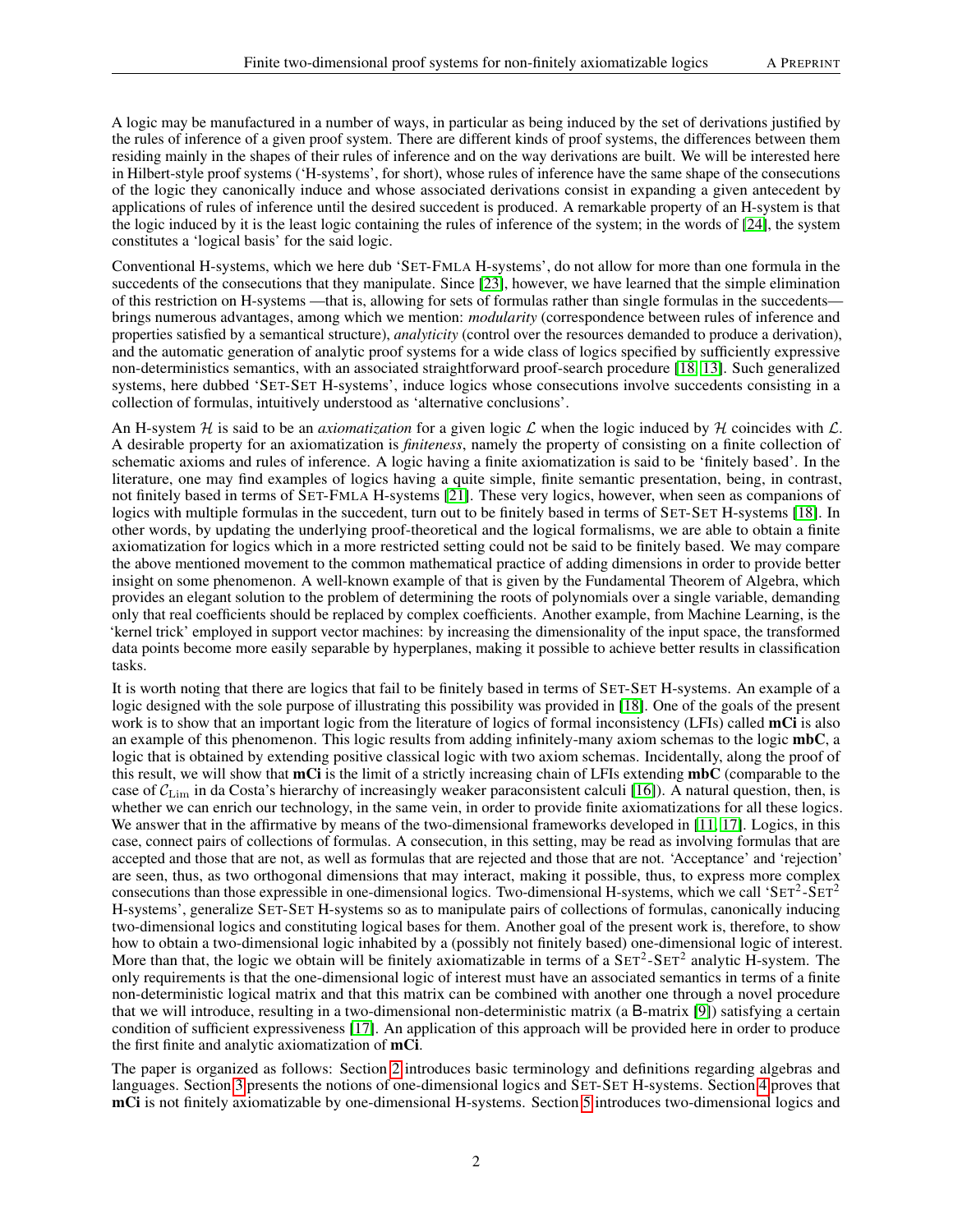H-systems, and describes the approach to extending a logical matrix to a B-matrix with the goal of finding a finite two-dimensional axiomatization for the logic associated with the former. Section [6](#page-9-0) presents a two-dimensional finite analytic H-system for mCi. In the final remarks, we highlight some byproducts of our present approach and some features of the resulting proof systems, in addition to pointing to some directions for further research.<sup>[1](#page-2-2)</sup>

## <span id="page-2-0"></span>2 Preliminaries

A *propositional signature* is a family  $\Sigma := \{\Sigma_k\}_{k\in\omega}$ , where each  $\Sigma_k$  is a collection of k-ary *connectives*. We say that  $\Sigma$  *is finite* when its base set  $\bigcup_{k\in\omega}\Sigma_k$  is finite. A *non-deterministic algebra over*  $\Sigma$ , or simply  $\Sigma$ *-nd-algebra*, is a structure  $A := \langle A, \cdot_A \rangle$ , such that A is a non-empty collection of values called the *carrier* of A, and, for each  $k \in \omega$ and  $\mathbb{O} \in \Sigma_k$ , the multifunction  $\mathbb{O}_{\mathbf{A}} : A^k \to \mathcal{P}(A)$  is the *interpretation of*  $\mathbb{O}$  *in* **A**. When  $\Sigma$  and A are finite, we say that A is *finite*. When the range of all interpretations of A contains only singletons, A is said to be a *deterministic algebra over* Σ, or simply a Σ*-algebra*, meeting the usual definition from Universal Algebra [\[12\]](#page-11-3). When ∅ is not in the range of each  $\mathbb{O}_{\mathbf{A}}$ , **A** is said to be *total*. Given a  $\Sigma$ -algebra **A** and a  $\mathbb{O} \in \Sigma_1$ , we let  $\mathbb{O}_{\mathbf{A}}^0(x) := x$  and  $\mathbb{O}_{\mathbf{A}}^{i+1}(x) := \mathbb{O}_{\mathbf{A}}(\mathbb{O}_{\mathbf{A}}^i(x))$ . A mapping  $v : A \to B$  is a *homomorphism* from A to B when, for all  $k \in \omega$ ,  $\mathbb{O} \in \Sigma_k^{\uparrow}$  and  $x_1, \ldots, x_k \in A$ , we have  $f[\mathbb{O}_{\mathbf{A}}(x_1,\ldots,x_k)] \subseteq \mathbb{O}_{\mathbf{B}}(f(x_1),\ldots,f(x_k)).$  The set of all homomorphisms from **A** to **B** is denoted by Hom<sub>Σ</sub>( $\bf{A}, \bf{B}$ ). When  $\bf{B} = \bf{A}$ , we write  $\text{End}_{\Sigma}(\bf{A})$ , rather than  $\text{Hom}_{\Sigma}(\bf{A}, \bf{A})$ , for the set of *endomorphisms on*  $\bf{A}$ .

Let P be a denumerable collection of *propositional variables* and Σ be a propositional signature. The absolutely free  $\Sigma$ -algebra freely generated by P is denoted by  $L_{\Sigma}(P)$  and called the  $\Sigma$ -language generated by P. The elements of LΣ(P) are called Σ*-formulas*, and those among them that are not propositional variables are called Σ-*compounds*. Given  $\Phi \subseteq L_{\Sigma}(P)$ , we denote by  $\Phi^c$  the set  $L_{\Sigma}(P)\overline{\Phi}$ . The homomorphisms from  ${\bf L}_{\Sigma}(P)$  to A are called *valuations on* A, and we denote by  $\text{Val}_{\Sigma}(\mathbf{A})$  the collection thereof. Additionally, endomorphisms on  $\mathbf{L}_{\Sigma}(P)$  are dubbed  $\Sigma$ -substitutions, and we let  $\mathsf{Subs}^P_\Sigma := \mathsf{End}_\Sigma(\mathbf{L}_\Sigma(P))$ ; when there is no risk of confusion, we may omit the superscript from this notation.

Given  $\varphi \in L_{\Sigma}(P)$ , let props( $\varphi$ ) be the set of propositional variables occurring in  $\varphi$ . If props( $\varphi$ ) = { $p_1, \ldots, p_k$ }, we say that  $\varphi$  is k-ary (*unary*, for  $k = 1$ ; *binary*, for  $k = 2$ ) and let  $\varphi_A : A^k \to \mathcal{P}(A)$  be the k-ary multifunction on **A** *induced by*  $\varphi$ , where, for all  $x_1, \ldots, x_k \in A$ , we have  $\varphi_A(x_1, \ldots, x_k) := \{v(\varphi) \mid v \in \text{Val}_{\Sigma}(\mathbf{A}) \text{ and } v(p_i) = x_i, \text{ for } 1 \le i \le k \}$ k}. Moreover, given  $\psi_1,\ldots,\psi_k\in L_\Sigma(P)$ , we write  $\varphi(\psi_1,\ldots,\psi_k)$  for the  $\Sigma$ -formula  $\varphi_{\mathbf{L}_{\Sigma}(P)}(\psi_1,\ldots,\psi_k)$ , and, where  $\Phi \subseteq L_{\Sigma}(P)$  is a set of k-ary  $\Sigma$ -formulas, we let  $\Phi(\psi_1, \dots, \psi_k) := \{ \varphi(\psi_1, \dots, \psi_k) \mid \varphi \in \Phi \}$ . Given  $\varphi \in L_{\Sigma}(P)$ , by subf $(\varphi)$  we refer to the set of *subformulas of*  $\varphi$ . Where  $\theta$  is a unary  $\Sigma$ -formula, we define the set subf $^{\theta}(\varphi)$  as  $\{\sigma(\theta) \mid \sigma : P \to \text{subf}(\varphi)\}\$ . Given a set  $\Theta \supseteq \{p\}$  of unary  $\Sigma$ -formulas, we set subf $\Theta(\varphi) := \bigcup_{\theta \in \Theta} \text{subf}^{\theta}(\varphi)$ . For example, if  $\Theta = \{p, \neg p\}$ , we will have subf<sup> $\Theta(\neg (q \lor r)) = \{q, r, q \lor r, \neg (q \lor r)\} \cup \{\neg q, \neg r, \neg (q \lor r), \neg \neg (q \lor r)\}.$ </sup> Such generalized notion of subformulas will be used in the next section to provide a more generous proof-theoretical concept of *analyticity*.

## <span id="page-2-1"></span>3 One-dimensional consequence relations

A SET-SET *statement* (or *sequent*) is a pair  $(\Phi, \Psi) \in \mathcal{P}(L_{\Sigma}(P)) \times \mathcal{P}(L_{\Sigma}(P))$ , where  $\Phi$  is dubbed the *antecedent* and  $\Psi$  the *succedent*. A *one-dimensional consequence relation on*  $L_{\Sigma}(P)$  is a collection  $\triangleright$  of SET-SET statements satisfying, for all  $\Phi$ ,  $\Psi$ ,  $\Phi'$ ,  $\Psi' \subseteq L_{\Sigma}(P)$ ,

- <span id="page-2-3"></span>(O) if  $\Phi \cap \Psi \neq \emptyset$ , then  $\Phi \triangleright \Psi$
- <span id="page-2-4"></span>**(D)** if  $\Phi \triangleright \Psi$ , then  $\Phi \cup \Phi' \triangleright \Psi \cup \Psi'$
- <span id="page-2-5"></span>(C) if  $\Pi \cup \Phi \rhd \Psi \cup \Pi^c$  for all  $\Pi \subseteq L_{\Sigma}(P)$ , then  $\Phi \rhd \Psi$

Properties  $(0)$ ,  $(D)$  and  $(C)$  are called *overlap*, *dilution* and *cut*, respectively. The relation  $\triangleright$  is called *substitutioninvariant* when it satisfies, for every  $\sigma \in \mathsf{Subs}_{\Sigma}$ ,

(S) if  $\Phi \triangleright \Psi$ , then  $\sigma[\Phi] \triangleright \sigma[\Psi]$ 

and it is called *finitary* when it satisfies

(F) if  $\Phi \triangleright \Psi$ , then  $\Phi^f \triangleright \Psi^f$  for some finite  $\Phi^f \subseteq \Phi$  and  $\Psi^f \subseteq \Psi$ 

One-dimensional consequence relations will also be referred to as *one-dimensional logics*. Substitution-invariant finitary one-dimensional logics will be called *standard*. We will denote by  $\blacktriangleright$  the complement of  $\triangleright$ , called the *compatibility relation associated with*  $\triangleright$  [\[10\]](#page-11-4).

<span id="page-2-2"></span><sup>&</sup>lt;sup>1</sup>Detailed proofs of some results may be found in accompanying appendices.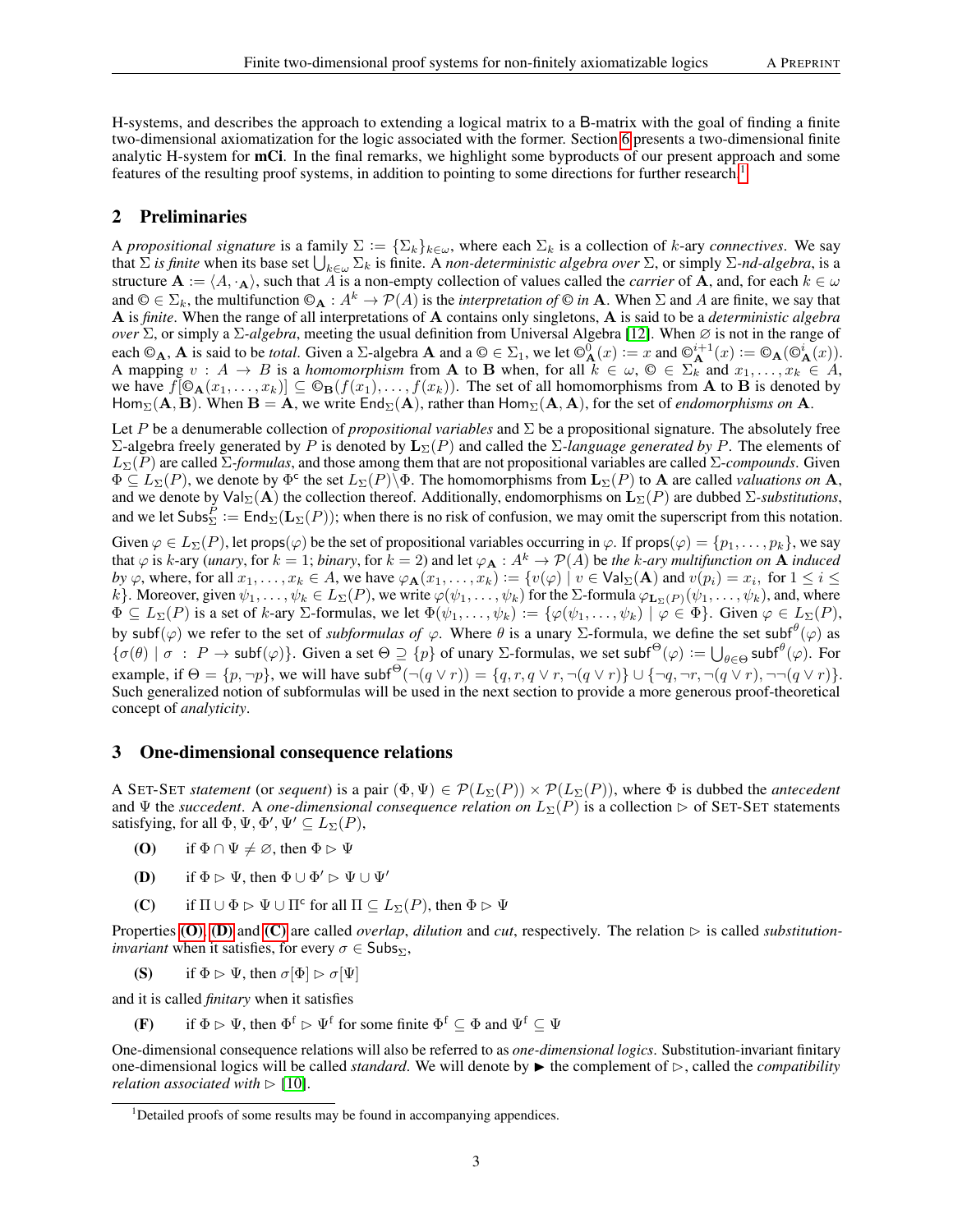A SET-FMLA *statement* is a sequent having a single formula as consequent. When we restrict standard consequence relations to collections of SET-FMLA statements, we define the so-called (substitution-invariant finitary) *Tarskian*  $consequence$  *relations*. Every one-dimensional consequence relation  $\triangleright$  determines a Tarskian consequence relation  $B \subseteq \mathcal{P}(L_\Sigma(P)) \times L_\Sigma(P)$ , dubbed *the* SET-FMLA *Tarskian companion of*  $\triangleright$ , such that, for all  $\Phi \cup \{\psi\} \subseteq L_\Sigma(P)$ ,  $\Phi \rightharpoonup_{\overline{B}} \psi$  if, and only if,  $\Phi \rightharpoonup \{\psi\}$ . It is well-known that the collection of all Tarskian consequence relations over a fixed language constitutes a complete lattice under set-theoretical inclusion [\[25\]](#page-12-6). Given a set  $C$  of such relations, we will denote by  $\bigcup C$  its supremum in the latter lattice.

We present in what follows two ways of obtaining one-dimensional consequence relations: one semantical, via non-deterministic logical matrices [\[6\]](#page-11-5), and the other proof-theoretical, via SET-SET Hilbert-style systems [\[23,](#page-12-1) [18\]](#page-12-2).

A *non-deterministic*  $\Sigma$ *-matrix*, or simply  $\Sigma$ *-nd-matrix*, is a structure  $\mathbb{M} := \langle \mathbf{A}, D \rangle$ , where A is a  $\Sigma$ -nd-algebra, whose carrier is the set of *truth-values*, and  $D \subseteq A$  is the set of *designated truth-values*. Such structures are also known in the literature as 'PNmatrices' [\[7\]](#page-11-6); they generalize the so-called 'Nmatrices' [\[5\]](#page-11-7), which are  $\Sigma$ -nd-matrices with the restriction that A must be total. From now on, whenever  $X \subseteq A$ , we denote  $A \setminus X$  by  $\overline{X}$ . In case A is deterministic, we simply say that M is a Σ*-matrix*. Also, M is said to be *finite* when A is finite. Every Σ-ndmatrix M determines a substitution-invariant one-dimensional consequence relation over  $\Sigma$ , denoted by  $\triangleright_{\mathbb{M}}$ , such that  $\Phi \rhd_{\mathbb{M}} \Psi$  if, and only if, for all  $v \in \mathsf{Val}_{\Sigma}(\mathbf{A}), v[\Phi] \cap \overline{D} \neq \emptyset$  or  $v[\Psi] \cap D \neq \emptyset$ . It is worth noting that  $\rhd_{\mathbb{M}}$  is finitary whenever the carrier of A is finite (the proof runs very similar to that of the same result for Nmatrices  $[\tilde{5},$  Theorem 3.15]).

A *strong homomorphism* between  $\Sigma$ -matrices  $\mathbb{M}_1 := \langle \mathbf{A}_1, D_1 \rangle$  and  $\mathbb{M}_2 := \langle \mathbf{A}_2, D_2 \rangle$  is a homomorphism h between  $A_1$  and  $A_2$  such that  $x \in D_1$  if, and only if,  $h(x) \in D_2$ . When there is a surjective strong homomorphism between  $M_1$ and  $M_2$ , we have that  $\rhd_{M_1} = \rhd_{M_2}$ .

Now, to the Hilbert-style systems. A (*schematic*) SET-SET *rule of inference*  $R_s$  is the collection of all substitution instances of the SET-SET statement s, called the *schema* of  $R_s$ . Each  $r \in R_s$  is called a *rule instance of*  $R_s$ . A (*schematic*) SET-SET *H-system* R is a collection of SET-SET rules of inference. When we constrain the rule instances of R to having only singletons as succedents, we obtain the conventional notion of Hilbert-style system, called here SET-FMLA *H-system*.

An R*-derivation* in a SET-SET H-system R is a rooted directed tree t such that every node is labelled with sets of formulas or with a discontinuation symbol  $*$ , and in which every non-leaf node (that is, a node with child nodes) n in  $t$ is an *expansion of* n *by a rule instance* r of R. This means that the antecedent of r is contained in the label of n and that n has exactly one child node for each formula  $\psi$  in the succedent of r. These child nodes are, in turn, labelled with the same formulas as those of n plus the respective formula  $\psi$ . In case r has an empty succedent, then n has a single child node labelled with ∗. Here we will consider only *finitary* SET-SET H-systems, in which each rule instance has finite antecedent and succedent. In such cases, we only need to consider finite derivations. Figure [1](#page-3-0) illustrates how derivations using only finitary rules of inference may be graphically represented. We denote by  $\ell^t(n)$  the label of the node n in the tree t. It is worth observing that, for SET-FMLA H-systems, derivations are linear trees (as rule instances have a single formula in their succedents), or, in other words, just sequences of formulas built by applications of the rule instances, matching thus the conventional definition of Hilbert-style systems.

<span id="page-3-0"></span>

Figure 1: Graphical representation of R-derivations, for R finitary. The dashed edges and blank circles represent other branches that may exist in the derivation. We usually omit the formulas inherited from the parent node, exhibiting only the ones introduced by the applied rule of inference. In both cases, we must have  $\Gamma \subseteq \Phi$  to enable the application of the rule.

A node n of an R-derivation t is called  $\Delta$ -*closed* in case it is a leaf node with  $\ell^{\dagger}(n) = *$  or  $\ell^{\dagger}(n) \cap \Delta \neq \emptyset$ . A branch of t is ∆-closed when it ends in a ∆-closed node. When every branch in t is ∆-closed, we say that R is itself ∆*-closed*. An R-*proof* of a SET-SET statement  $(\Phi, \Psi)$  is a  $\Psi$ -closed R-derivation t such that  $\ell^{\mathsf{t}}(\mathsf{rt}(t)) \subseteq \Phi$ .

Consider the binary relation  $\triangleright_R$  on  $\mathcal{P}(L_\Sigma(P))$  such that  $\Phi \triangleright_R \Psi$  if, and only if, there is an R-proof of  $(\Phi, \Psi)$ . This relation is the smallest substitution-invariant one-dimensional consequence relation containing the rules of inference of R, and it is finitary when R is finitary. Since SET-SET (and SET-FMLA) H-systems canonically induce one-dimensional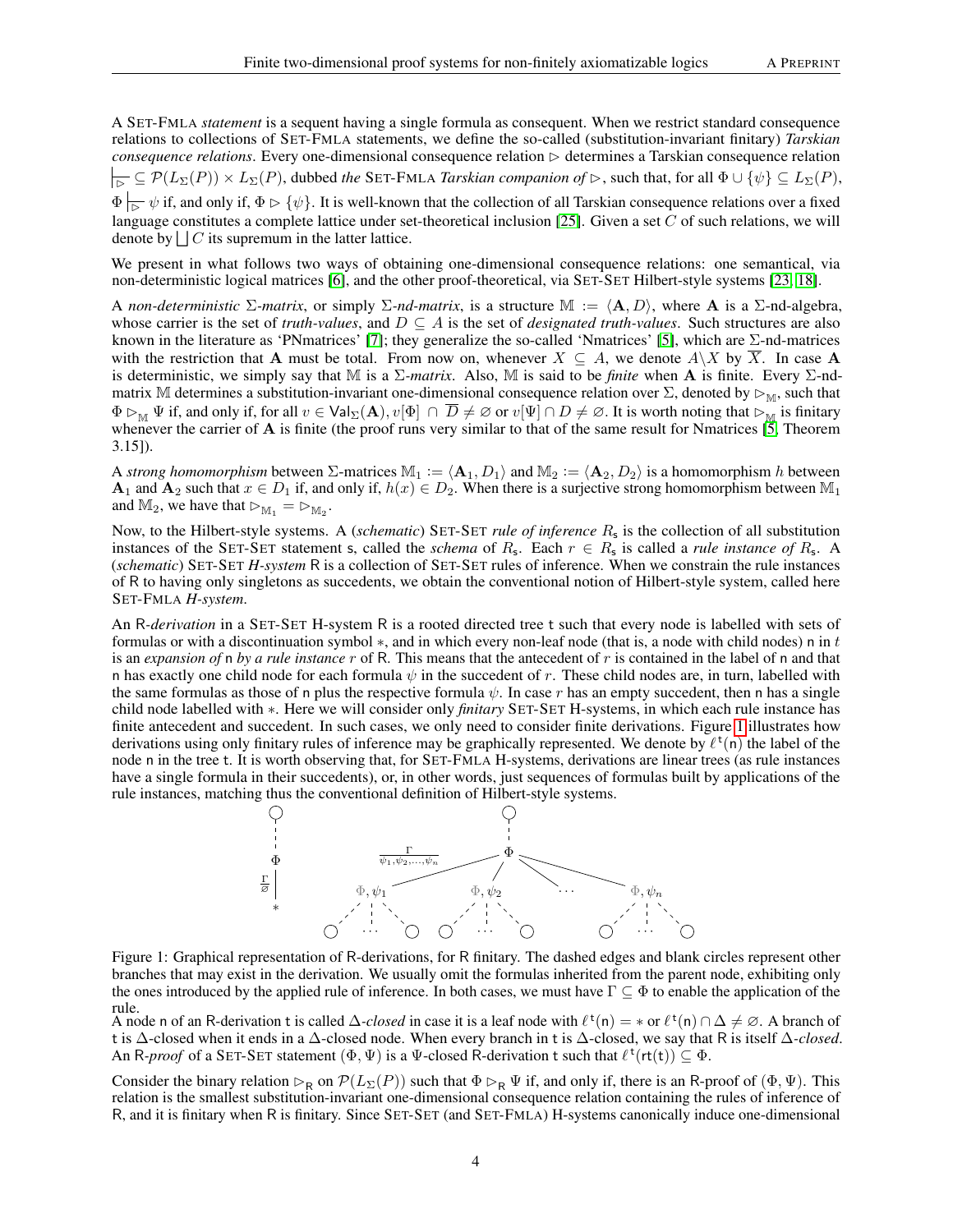consequence relations, we may refer to them as *one-dimensional H-systems* or *one-dimensional axiomatizations*. In case there is a proof of  $(\Phi, \Psi)$  whose nodes are labelled only with subsets of subf $^{\Theta}[\Phi\cup\Psi]$ , we write  $\Phi \rhd_R^{\Theta} \Psi$  . In case  $\triangleright_R = \triangleright_R^{\Theta}$ , we say that R is Θ-*analytic*. Note that the ordinary notion of analyticity obtains when  $\Theta = \{p\}$ . From now on, whenever we use the word "analytic" we will mean this extended notion of Θ-analyticity, for some Θ implicit in the context. When the Θ happens to be important for us or we identify any risk of confusion, we will mention it explicitly.

In [\[13\]](#page-11-0), based on the seminal results on axiomatizability via SET-SET H-systems by Shoesmith and Smiley [\[23\]](#page-12-1), it was proved that any non-deterministic logical matrix M satisfying a criterion of sufficient expressiveness is axiomatizable by a Θ-analytic SET-SET Hilbert-style system, which is finite whenever M is finite, where Θ is the set of separators for the pairs of truth-values of M. According to such criterion, an nd-matrix is *sufficiently expressive* when, for every pair  $(x, y)$  of distinct truth-values, there is a unary formula S, called a *separator for*  $(x, y)$ , such that  $S_A(x) \subseteq D$  and  $S_{\bf A}(y) \subseteq \overline{D}$ , or vice-versa; in other words, when every pair of distinct truth-values is *separable in* M.

We emphasize that it is essential for the above result the adoption of SET-SET H-systems, instead of the more restricted SET-FMLA H-systems. In fact, while two-valued matrices may always be finitely axiomatized by SET-FMLA H-systems [\[22\]](#page-12-7), there are sufficiently expressive three-valued deterministic matrices [\[21\]](#page-12-3) and even quite simple two-valued nondeterministic matrices [\[19\]](#page-12-8) that fail to be finitely axiomatized by SET-FMLA H-systems. When the nd-matrix at hand is not sufficiently expressive, we may observe the same phenomenon of not having a finite axiomatization also in terms of SET-SET H-systems, even if the said nd-matrix is finite. The first example (and, to the best of our knowledge, the only one in the current literature) of this fact appeared in [\[13\]](#page-11-0), which we reproduce here for later reference:

<span id="page-4-1"></span>**Example 1.** *Consider the signature*  $\Sigma := {\{\Sigma_k\}_{k\in\omega}}$  *such that*  $\Sigma_1 := {g,h}$  *and*  $\Sigma_k := \emptyset$  *for all*  $k \neq 1$ *. Let*  $M := \langle A, \{a\} \rangle$  be a  $\Sigma$ -nd-matrix, with  $A := \{a, b, c\}$  and

$$
g_{\mathbf{A}}(x) = \begin{cases} \{\mathbf{a}\}, & \text{if } x = \mathbf{c} \\ A, & \text{otherwise} \end{cases} \quad h_{\mathbf{A}}(x) = \begin{cases} \{\mathbf{b}\}, & \text{if } x = \mathbf{b} \\ A, & \text{otherwise} \end{cases}
$$

*This matrix is not sufficiently expressive because there is no separator for the pair* (b, c)*, and [\[13\]](#page-11-0) proved that it is not axiomatizable by a finite* SET-SET *H-system, even though an infinite* SET-SET *system that captures it has a quite simple description in terms of the following infinite collection of schemas:*

$$
\frac{h^i(p)}{p, g(p)}, \text{ for all } i \in \omega.
$$

In the next section, we reveal another example of this same phenomenon, this time of the known LFI [\[14\]](#page-11-8) called mCi. In the path of proving that this logic is not axiomatizable by a finite SET-SET H-system, we will show that there are infinitely many LFIs between mbC and mCi, organized in a strictly increasing chain whose limit is mCi itself.

Before continuing, it is worth emphasizing that any given non-sufficiently expressive nd-matrix may be conservatively extended to a sufficiently expressive nd-matrix provided new connectives are added to the language [\[18\]](#page-12-2). These new connectives have the sole purpose of separating the pairs of truth-values for which no separator is available in the original language. The SET-SET system produced from this extended nd-matrix can, then, be used to reason over the original logic, since the extension is conservative. However, these new connectives, which a priori have no meaning, are very likely to appear in derivations of consecutions of the original logic. This might not look like an attractive option to inferentialists who believe that purity of the schematic rules governing a given logical constant is essential for the meaning of the latter to be coherently fixed. In the subsequent sections, we will introduce and apply a potentially more expressive notion of logic in order to provide a *finite* and *analytic* H-system for logics that are not finitely axiomatizable in one dimension, while preserving their original languages.

#### <span id="page-4-0"></span>4 The logic mCi is not finitely axiomatizable

A one-dimensional logic  $\triangleright$  over  $\Sigma$  is said to be  $\neg$ -*paraconsistent* when we have  $p, \neg p \blacktriangleright q$ , for  $p, q \in P$ . Moreover,  $\triangleright$ is  $\neg\text{-}genly$  *explosive* in case there is a collection  $\bigcirc(p) \subseteq L_{\Sigma}(P)$  of unary formulas such that, for some  $\varphi \in L_{\Sigma}(P)$ , wehave  $\bigcirc$   $(\varphi)$ ,  $\varphi \blacktriangleright \varnothing$ ;  $\bigcirc$   $(\varphi)$ ,  $\neg \varphi \blacktriangleright \varnothing$ , and, for all  $\varphi \in L_{\Sigma}(P)$ ,  $\bigcirc$   $(\varphi)$ ,  $\varphi$ ,  $\neg \varphi \triangleright \varnothing$ . We say that  $\triangleright$  is a *logic of formal inconsistency (LFI)* in case it is  $\neg$ -paraconsistent yet  $\neg$ -gently explosive. In case  $\bigcirc$  ( $p$ ) = { $\circ$ p}, for  $\circ$  a (primitive or composite) *consistency connective*, the logic is said also to be a *C-system*. In what follows, let Σ ◦ be the propositional signature such that  $\Sigma_1^\circ := \{\neg, \circ\}, \Sigma_2^\circ := \{\land, \lor, \supset\}$ , and  $\Sigma_k^\circ := \varnothing$  for all  $k \notin \{1, 2\}$ .

One of the simplest C-systems is the logic mbC, which was first presented in terms of a SET-FMLA H-system over  $\Sigma^{\circ}$ obtained by extending any SET-FMLA H-system for positive classical logic (CPL<sup>+</sup>) with the following pair of axiom schemas: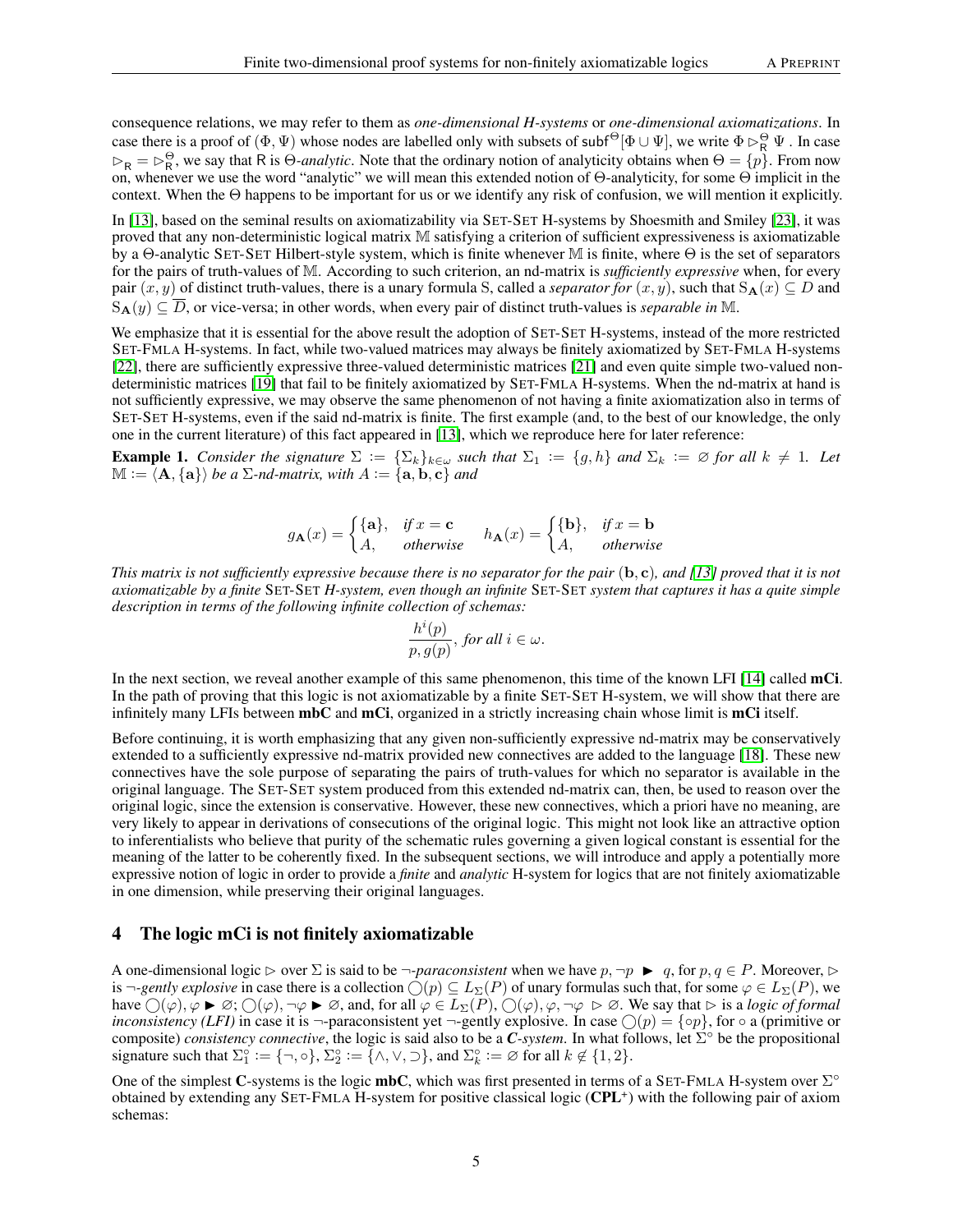- <span id="page-5-0"></span> $(em)$   $p \vee \neg p$
- <span id="page-5-1"></span>(bc1)  $\circ p \supset (p \supset (\neg p \supset q))$

The logic  $mCi$ , in turn, is the C-system resulting from extending the H-system for  $mbC$  with the following (infinitely many) axiom schemas [\[20\]](#page-12-9) (the resulting SET-FMLA H-system is denoted here by  $\mathcal{H}_{\text{mCi}}$ ):

<span id="page-5-2"></span>
$$
(ci) \qquad \neg \circ p \supset (p \land \neg p)
$$

<span id="page-5-3"></span> $(ci)_j$   $\circ \neg^{j} \circ p$  (for all  $0 \leq j \leq \omega$ )

A unary connective  $\odot$  is said to constitute a *classical negation* in a one-dimensional logic  $\triangleright$  extending CPL<sup>+</sup> in case, for all  $\varphi, \psi \in L_{\Sigma}(P), \varnothing \vartriangleright \varphi \vee \mathbb{O}(\varphi)$  and  $\varnothing \vartriangleright \varphi \supset (\mathbb{O}(\varphi) \supset \psi)$ . One of the main differences between **mCi** and **mbC** is that an inconsistency connective • may be defined in the former using the paraconsistent negation, instead of a classical negation, by setting  $\bullet \varphi := \neg \circ \varphi$  [\[20\]](#page-12-9).

Both logics above were presented in [\[15\]](#page-12-10) in ways other than H-systems: via tableau systems, via bivaluation semantics and via possible-translations semantics. In addition, while these logics are known not to be characterizable by a single finite deterministic matrix [\[20\]](#page-12-9), a characteristic nd-matrix is available for **mbC** [\[1\]](#page-11-9) and a 5-valued non-deterministic logical matrix is available for mCi [\[2\]](#page-11-10), witnessing the importance of non-deterministic semantics in the study of non-classical logics. Such characterizations, moreover, allow for the extraction of sequent-style systems for these logics by the methodologies developed in [\[3,](#page-11-11) [4\]](#page-11-12). Since mCi's 5-valued nd-matrix will be useful for us in future sections, we recall it below for ease of reference.

<span id="page-5-5"></span>**Definition 1.** Let  $V_5 := \{f, F, I, T, t\}$  and  $Y_5 := \{I, T, t\}$ . Define the  $\Sigma^{\circ}$ -matrix  $\mathbb{M}_{\text{mCi}} := \langle \mathbf{A}_5, \mathbf{Y}_5 \rangle$  such that  $\mathbf{A}_5 := \langle V_5, \cdot_{\mathbf{A}_5} \rangle$  interprets the connectives of  $\Sigma^{\circ}$  according to the following:

∧A<sup>5</sup> (x1, x2) := {f} *if either* x<sup>1</sup> 6∈ Y<sup>5</sup> *or* x<sup>2</sup> 6∈ Y<sup>5</sup> {I, t} *otherwise* ∨A<sup>5</sup> (x1, x2) := {I, t} *if either* x<sup>1</sup> ∈ Y<sup>5</sup> *or* x<sup>2</sup> ∈ Y<sup>5</sup> {f} *if* x1*,*x<sup>2</sup> 6∈ Y<sup>5</sup> ⊃A<sup>5</sup> (x1, x2) := {I, t} *if either* x<sup>1</sup> 6∈ Y<sup>5</sup> *or* x<sup>2</sup> ∈ Y<sup>5</sup> {f} *if* x<sup>1</sup> ∈ Y<sup>5</sup> *and* x<sup>2</sup> 6∈ Y<sup>5</sup> f F I T t ¬A<sup>5</sup> *{*I*,*t*} {*T*} {*I*,*t*} {*F*} {*f*}* f F I T t ◦A<sup>5</sup> *{*T*} {*T*} {*F*} {*T*} {*T*}*

One might be tempted to apply the axiomatization algorithm of [\[13\]](#page-11-0) to the finite non-deterministic logical matrix defined above to obtain a finite and analytic SET-SET system for **mCi**. However, it is not obvious, at first, whether this matrix is sufficiently expressive or not (we will, in fact, prove that it is not). In what follows, we will show now mCi is actually axiomatizable neither by a finite SET-FMLA H-system (first part), nor by a finite SET-SET H-system (second part); it so happens, thus, that it was not by chance that  $\mathcal{H}_{\text{mCl}}$  has been originally presented with infinitely many rule schemas. For the first part, we rely on the following general result:

<span id="page-5-4"></span>**Theorem 1** ([\[25\]](#page-12-6), Theorem 2.2.8, adapted). Let  $\left\vert \frac{\cdot}{\cdot} \right\vert$  be a standard Tarskian consequence relation. Then  $\left\vert \frac{\cdot}{\cdot} \right\vert$  is axiomatizable by a finite SET-FMLA *H*-system if, and only if, there is no strictly increasing sequence  $\frac{1}{0}, \frac{1}{1}, \ldots, \frac{1}{n}, \ldots$  of standard Tarskian consequence relations such that  $\models = \bigsqcup_{i \in \omega}\models_i$ .

In order to apply the above theorem, we first present a family of finite SET-FMLA H-systems that, in the sequel, will be used to provide an increasing sequence of standard Tarskian consequence relations whose supremum is precisely mCi. Next, we show that this sequence is stricly increasing, by employing the matrix methodology traditionally used for showing the independence of axioms in a proof system.

<span id="page-5-6"></span>**Definition 2.** For each  $k \in \omega$ , let  $\mathcal{H}_{\text{mCi}}^k$  be a SET-FMLA H-system for positive classical logic together with the schemas ([em](#page-5-0)), ([bc1](#page-5-1)), ([ci](#page-5-3)) *and* (ci)<sub>j</sub>, for all  $0 \le j \le k$ .

Since  $\mathcal{H}_{mCi}^k$  may be obtained from  $\mathcal{H}_{mCi}$  by deleting some (infinitely many) axioms, it is immediate that:

<span id="page-5-7"></span>**Proposition 1.** For every  $k \in \omega$ ,  $\vert_{\mathcal{H}_{\text{mCl}}^k} \subseteq \vert_{\overline{\text{mCl}}}$ .

The way we define the promised increasing sequence of consequence relations in the next result is by taking the systems  $\mathcal{H}_{\text{mCi}}^k$  with odd superscripts, namely, we will be working with the sequence  $\left|\frac{\mathcal{H}_{\text{mCi}}^k}{\mathcal{H}_{\text{mCi}}^k},\right|\frac{\mathcal{H}_{\text{mCi}}^3}{\mathcal{H}_{\text{mCi}}^k},\dots$  Excluding the cases where  $k$  is even will facilitate, in particular, the proof of [3.](#page-6-0)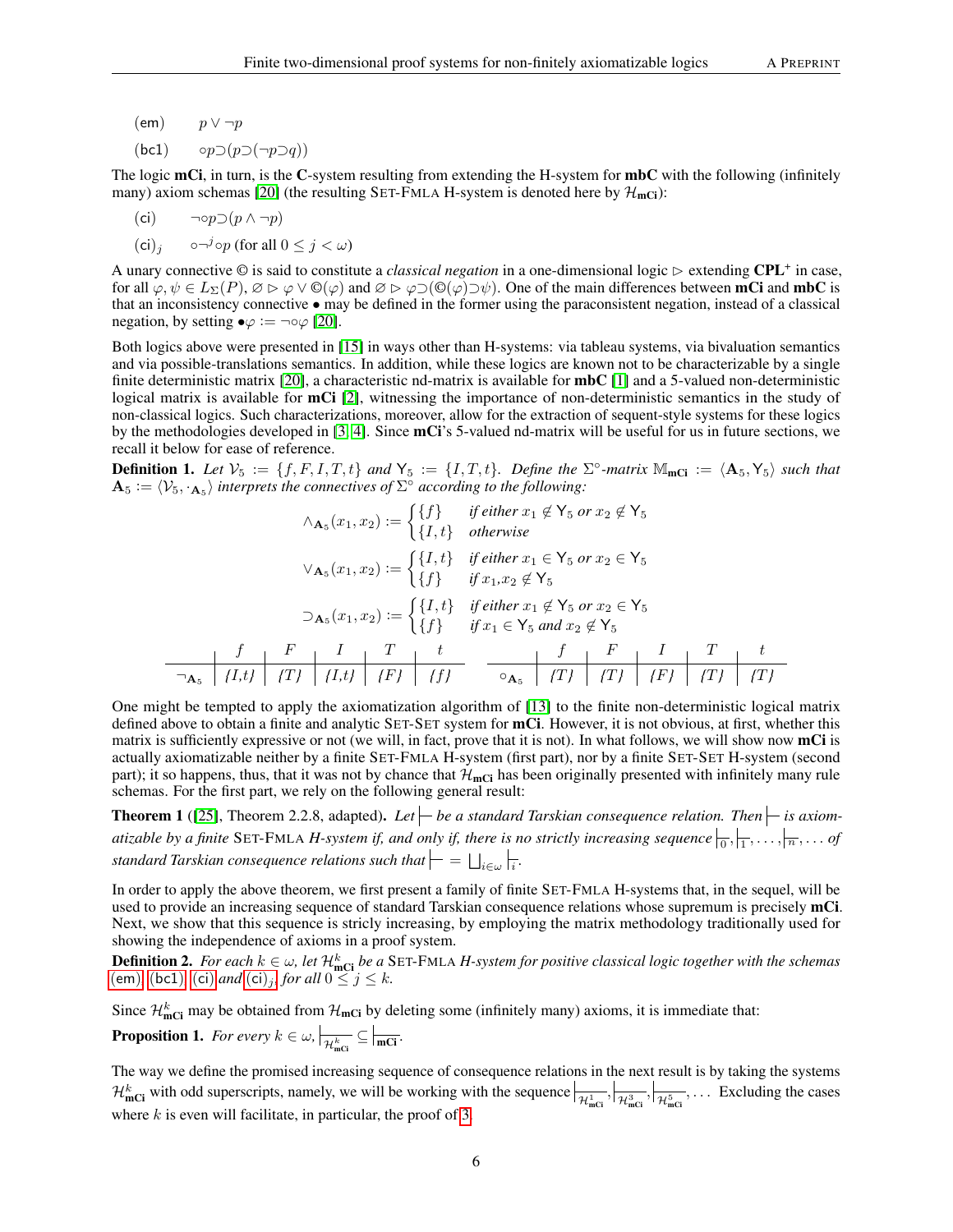<span id="page-6-1"></span>**Lemma 1.** For each  $1 \leq k < \omega$ , let  $\vert_{\overline{k}} := \vert_{\mathcal{H}^{2k-1}_{\text{mGI}}}$ . Then  $\vert_{\overline{1}} \subseteq \vert_{\overline{2}} \subseteq \ldots$ , and  $\overline{\text{mCi}} = \bigsqcup_{1 \leq k < \omega} \Big|_{k}$ .

Finally, we prove that the sequence outlined in the paragraph before Lemma [1](#page-6-1) is strictly increasing. In order to achieve this, we define, for each  $1 \leq k < \omega$ , a  $\Sigma^{\circ}$ -matrix  $\mathbb{M}_k$  and prove that  $\mathcal{H}_{\text{mCi}}^{2k-1}$  is sound with respect to such matrix. Then, in the second part of the proof (the "independence part"), we show that, for each  $1 \le k \le \omega$ ,  $\mathbb{M}_k$  fails to validate the rule schema  $(ci)_j$  $(ci)_j$  $(ci)_j$ , for  $j = 2k$ , which is present in  $\mathcal{H}_{\text{mCi}}^{2(k+1)-1}$ . In this way, by the contrapositive of the soundness result proved in the first part, we will have  $(ii)_j$  provable in  $\mathcal{H}^{2(k+1)-1}_{\text{mCi}}$  while unprovable in  $\mathcal{H}^{2k-1}_{\text{mCi}}$ . In what follows, for any  $\hat{k} \in \omega$ , we use  $k^*$  to refer to the successor of k.

**Definition 3.** Let  $1 \leq k < \omega$ . Define the  $2k^*$ -valued  $\Sigma^{\circ}$ -matrix  $\mathbb{M}_k := \langle \mathbf{A}_k, D_k \rangle$  such that  $D_k := \{k^* + 1, \ldots, 2k^*\}$ *and*  $A_k := \langle \{1, \ldots, 2k^*\}, \cdot_{A_k} \rangle$ , the interpretation of  $\Sigma^{\circ}$  in  $A_k$  given by the following operations:

$$
x \vee_{\mathbf{A}_k} y := \begin{cases} 1 & \text{if } x, y \in \overline{D_k} \\ k^* + 1 & \text{otherwise} \end{cases} \qquad x \wedge_{\mathbf{A}_k} y := \begin{cases} k^* + 1 & \text{if } x, y \in D_k \\ 1 & \text{otherwise} \end{cases}
$$
\n
$$
x \supset_{\mathbf{A}_k} y := \begin{cases} 1 & \text{if } x \in D_k \text{ and } y \notin \overline{D_k} \\ k^* + 1 & \text{otherwise} \end{cases}
$$
\n
$$
\mathbf{A}_k x := \begin{cases} 1 & \text{if } x = 2k^* \\ k^* + 1 & \text{otherwise} \end{cases} \qquad \mathbf{A}_k x := \begin{cases} k^* + 1 & \text{if } x \in \{1, 2k^*\} \\ x + k^* & \text{if } 2 \le x \le k^* \\ x - (k^* - 1) & \text{if } k^* + 1 \le x \le 2k^* - 1 \end{cases}
$$

Before continuing, we state results concerning this construction, which will be used in the remainder of the current line of argumentation. In what follows, when there is no risk of confusion, we omit the subscript  $A_k$ ' from the interpretations to simplify the notation.

<span id="page-6-6"></span>**Lemma 2.** *For all*  $k \geq 1$  *and*  $1 \leq m \leq 2k$ *,* 

 $\circ$ 

$$
\neg_{\mathbf{A}_k}^m(k^*+1) = \begin{cases} (k^*+1) + \frac{m}{2}, & \text{if } m \text{ is even} \\ 1 + \frac{m+1}{2}, & \text{otherwise} \end{cases}
$$

<span id="page-6-0"></span>**Lemma 3.** For all  $1 \le k < \omega$ , we have  $\frac{1}{\mathcal{H}_{\text{mGI}}^{2k^*-1}} \circ \neg^{2k} \circ p$  but  $\frac{1}{\mathcal{H}_{\text{mGI}}^{2k-1}} \circ \neg^{2k} \circ p$ .

Finally, Theorem [1,](#page-5-4) Lemma [1](#page-6-1) and Lemma [3](#page-6-0) give us the main result:

<span id="page-6-5"></span>Theorem 2. mCi *is not axiomatizable by a finite* SET-FMLA *H-system.*

For the second part —namely, that no finite SET-SET H-system axiomatizes  $mCi$ —, we make use of the following result:

<span id="page-6-4"></span>**Theorem 3** ([\[23\]](#page-12-1), Theorem 5.37, adapted). Let  $\triangleright$  be a one-dimensional consequence relation over a propositional *signature containing the binary connective*  $\vee$ *. Suppose that the* SET-FMLA *Tarskian companion of*  $\triangleright$ *, denoted by*  $\frac{1}{\triangleright}$ *, satisfies the following property:*

<span id="page-6-2"></span>
$$
\Phi, \varphi \lor \psi \mid_{\triangleright} \gamma \text{ if, and only if, } \Phi, \varphi \mid_{\triangleright} \gamma \text{ and } \Phi, \psi \mid_{\triangleright} \gamma \tag{Disj}
$$

*If a* SET-SET *H*-system R axiomatizes  $\triangleright$ , then R may be converted into a SET-FMLA *H*-system for  $\vert_{\rhd}$  that is finite *whenever* R *is finite.*

It turns out that:

<span id="page-6-3"></span>Lemma 4. mCi *satisfies* ([Disj](#page-6-2)).

*Proof.* The non-deterministic semantics of **mCi** gives us that, for all  $\varphi, \psi \in L_{\Sigma^{\circ}}(P)$ ,  $\varphi \triangleright_{\mathbb{M}_{\text{mCl}}} \varphi \vee \psi$ ;  $\psi \triangleright_{\mathbb{M}_{\text{mCl}}} \varphi \vee \psi$ , and  $\varphi \lor \psi \rhd_{\mathbb{M}_{\text{mCl}}} \varphi, \psi$ , and such facts easily imply ([Disj](#page-6-2)).

Theorem 4. mCi *is not axiomatizable by a finite* SET-SET *H-system.*

*Proof.* If R were a finite SET-SET H-system for **mCi**, then, by Lemma [4](#page-6-3) and Theorem [3,](#page-6-4) it could be turned into a finite SET-FMLA H-system for this very logic. This would contradict Theorem [2.](#page-6-5)  $\Box$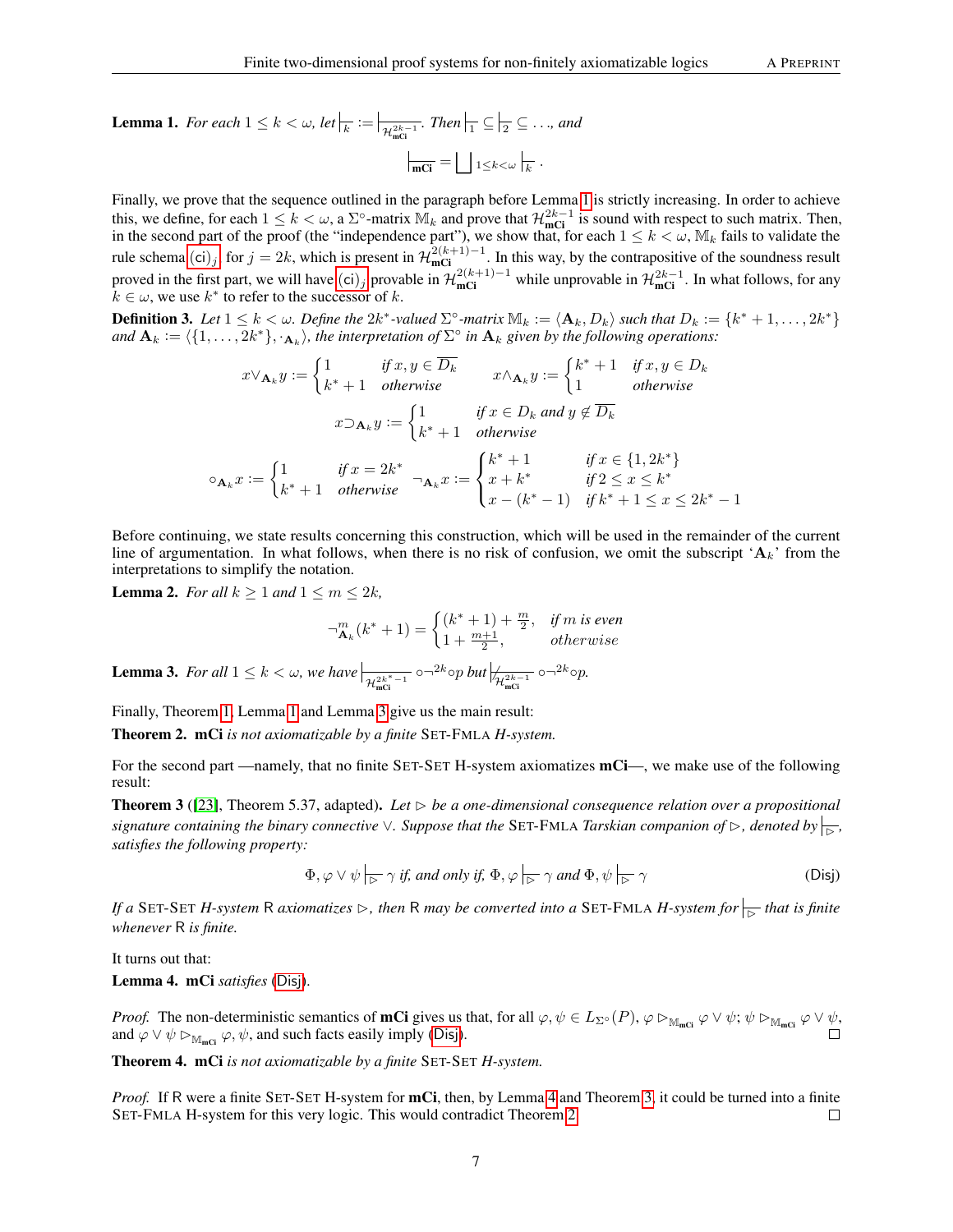Finding a finite one-dimensional H-system for **mCi** (analytic or not) over the same language, then, proved to be impossible. The previous result also tells us that there is no sufficiently expressive non-deterministic matrix that characterizes mCi (for otherwise the recipe in [\[13\]](#page-11-0) would deliver a finite analytic SET-SET H-system for it), and we may conclude, in particular, that:

**Corollary 1.** *The nd-matrix*  $M_{\text{mCi}}$  *is not sufficiently expressive.* 

The pairs of truth-values of  $M_{\text{mCi}}$  that seem not to be separable (at least one of these pairs must not be, in view of the above corollary) are  $(t, T)$  and  $(f, F)$ . The insufficiency of expressive power to take these specific pairs of values apart, however, would be circumvented if we had considered instead the matrix defined below, obtained from  $M_{\text{mCi}}$  by changing its set of designated values:

<span id="page-7-1"></span>**Definition 4.** Let  $\mathbb{M}_{\text{mCi}}^n := \langle \mathbf{A}_5, \mathsf{N}_5 \rangle$ , where  $\mathsf{N}_5 := \{f, I, T\}.$ 

Note that, in  $\mathbb{M}_{\text{mCi}}^n$ , we have  $t \notin \mathbb{N}_5$ , while  $T \in \mathbb{N}_5$ , and we have that  $f \in \mathbb{N}_5$ , while  $F \notin \mathbb{N}_5$ . Therefore, the single propositional variable p separates in  $\mathbb{M}_{\text{mCi}}^n$  the pairs  $(t, T)$  and  $(f, F)$ . On the other hand, it is not clear now whether the pairs  $(t, F)$  and  $(f, T)$  are separable in this new matrix. Nonetheless, we will see, in the next section, how we can take advantage of the semantics of non-deterministic B-matrices in order to combine the expressiveness of  $M_{\text{mCi}}$  and  $M_{\text{mCi}}^n$  in a very simple and intuitive manner, preserving the language and the algebra shared by these matrices. The notion of logic induced by the resulting structure will not be one-dimensional, as the one presented before, but rather two-dimensional, in a sense we shall detail in a moment. We identify two important aspects of this combination: first, the logics determined by the original matrices can be fully recovered from the combined logic; and, second, since the notions of H-systems and sufficient expressiveness, as well as the axiomatization algorithm of [\[13\]](#page-11-0), were generalized in [\[17\]](#page-12-5), the resulting two-dimensional logic may be algorithmically axiomatized by an *analytic* two-dimensional H-system that is *finite* if the combining matrices are finite, provided the criterion of sufficient expressiveness is satisfied after the combination. This will be the case, in particular, when we combine  $\mathbb{M}_{\text{mCi}}$  and  $\mathbb{M}_{\text{mCi}}^n$ . Consequently, this novel way of combining logics provides a quite general approach for producing finite and analytic axiomatizations for logics determined by non-deterministic logical matrices that fail to be finitely axiomatizable in one dimension; this includes the logics from Example [1,](#page-4-1) and also mCi.

#### <span id="page-7-0"></span>5 Two-dimensional logics

From now on, we will employ the symbols  $Y$ ,  $\lambda$ , N and  $\mu$  to informally refer to, respectively, the cognitive attitudes of *acceptance*, *non-acceptance*, *rejection* and *non-rejection*, collected in the set Atts := {Y, A, N, *M*}. Given a set  $\Phi \subseteq L_{\Sigma}(P)$ , we will write  $\Phi_{\alpha}$  to intuitively mean that a given agent entertains the cognitive attitude  $\alpha \in$  Atts with respect to the formulas in  $\Phi$ , that is: the formulas in  $\Phi_Y$  will be understood as being accepted by the agent; the ones in  $\Phi_A$ , as non-accepted; the ones in  $\Phi_N$ , as rejected; and the ones in  $\Phi_M$ , as non-rejected. Where  $\alpha \in$  Atts, we let  $\tilde{\alpha}$  be its flipped version, that is,  $\tilde{Y} := \lambda$ ,  $\tilde{\lambda} := Y$ ,  $\tilde{N} := N$  and  $\tilde{M} := N$ .

We refer to each  $\left(\frac{\Phi_{\mathsf{M}}|\Phi_{\mathsf{A}}}{\Phi_{\mathsf{A}}|\Phi_{\mathsf{M}}}\right)$  $\frac{\Phi_M|\Phi_{\lambda}}{\Phi_{\rm Y}|\Phi_{\rm N}}$   $\in$   $\mathcal{P}(L_{\Sigma}(P))^2 \times \mathcal{P}(L_{\Sigma}(P))^2$  as a B-statement, where  $(\Phi_{\rm Y}, \Phi_{\rm N})$  is the *antecedent* and  $(\Phi_{\lambda}, \Phi_{\mu})$  is the *succedent*. The sets in the latter pairs are called *components*. A B-consequence relation is a collection  $\frac{1}{x}$  of B-statements satisfying:

- (**O2**) if  $\Phi_{\mathsf{Y}} \cap \Phi_{\mathsf{A}} \neq \varnothing$  or  $\Phi_{\mathsf{N}} \cap \Phi_{\mathsf{U}} \neq \varnothing$ , then  $\frac{\Phi_{\mathsf{U}}}{\Phi_{\mathsf{Y}}} \big| \frac{\Phi_{\mathsf{A}}}{\Phi_{\mathsf{N}}}$
- **(D2)** if  $\frac{\Psi_{\mathsf{M}}}{\Psi_{\mathsf{Y}}} \Big| \frac{\Psi_{\mathsf{A}}}{\Psi_{\mathsf{N}}}$  and  $\Psi_{\alpha} \subseteq \Phi_{\alpha}$  for every  $\alpha \in$  Atts, then  $\frac{\Phi_{\mathsf{M}}}{\Phi_{\mathsf{Y}}} \Big| \frac{\Phi_{\mathsf{A}}}{\Phi_{\mathsf{N}}}$
- (C2) if  $\frac{\Omega_{\mathcal{E}}^{\mathcal{E}}}{\Omega_{\mathcal{E}}} \big| \frac{\Omega_{\mathcal{E}}^{\mathcal{E}}}{\Omega_{\mathcal{E}}}$  for all  $\Phi_{\mathsf{Y}} \subseteq \Omega_{\mathcal{S}} \subseteq \Phi_{\mathsf{A}}^{\mathcal{C}}$  and  $\Phi_{\mathsf{N}} \subseteq \Omega_{\mathcal{E}} \subseteq \Phi_{\mathsf{N}}^{\mathcal{C}}$ , then  $\frac{\Phi_{\mathsf{M}}}{\Phi_{\mathsf{Y}}} \big| \frac{\Phi_{\mathsf{A}}}{\Phi_{\mathsf{N}}}$

A B-consequence relation is called *substitution-invariant* if, in addition,  $\frac{\Phi_{\mathcal{U}}}{\Phi_{\mathcal{N}}} \Big| \frac{\Phi_{\mathcal{A}}}{\Phi_{\mathcal{N}}}$  holds whenever, for every  $\sigma \in \mathsf{Subs}_{\Sigma}$ :

**(S2)** 
$$
\frac{\Psi_{\mathsf{M}}}{\Psi_{\mathsf{Y}}}\big|\frac{\Psi_{\mathsf{A}}}{\Psi_{\mathsf{N}}}
$$
 and  $\Phi_{\alpha} = \sigma(\Psi_{\alpha})$  for every  $\alpha \in$  Atts

Moreover, a B-consequence relation is called *finitary* when it enjoys the property

(F2) if 
$$
\frac{\Phi_{\mathsf{M}}}{\Phi_{\mathsf{Y}}}\ket{\frac{\Phi_{\mathsf{A}}}{\Phi_{\mathsf{N}}}},
$$
 then  $\frac{\Phi_{\mathsf{M}}^{\sharp}}{\Phi_{\mathsf{Y}}^{\sharp}}\ket{\frac{\Phi_{\mathsf{A}}^{\sharp}}{\Phi_{\mathsf{N}}^{\sharp}}},$  for some finite  $\Phi_{\alpha}^{\sharp} \subseteq \Phi_{\alpha}$ , and each  $\alpha \in$  Atts

In what follows, B-consequence relations will also be referred to as *two-dimensional logics*. The complement of  $\cdot | \cdot$ , sometimes called the *compatibility relation associated with*  $\cdot$  [\[10\]](#page-11-4), will be denoted by  $\cdot$   $\cdot$ . Every **B**-consequence relation C :=  $\frac{1}{2}$  induces one-dimensional consequence relations  $\triangleright^C_t$  and  $\triangleright^C_f$ , such that  $\Phi_Y \triangleright^C_t \Phi_A$  iff  $\frac{\varnothing}{\varnothing_Y} | \frac{\Phi_A}{\varnothing}$ , and  $\Phi_{\mathsf{N}} \rhd_{\mathsf{f}}^{\mathsf{C}} \Phi_{\mathsf{M}}$  iff  $\frac{\Phi_{\mathsf{M}}}{\varnothing} | \frac{\varnothing}{\Phi_{\mathsf{N}}}$  $\frac{\varnothing}{\Phi_N}$ . Given a one-dimensional consequence relation  $\triangleright$ , we say that it *inhabits the* t-*aspect of* C if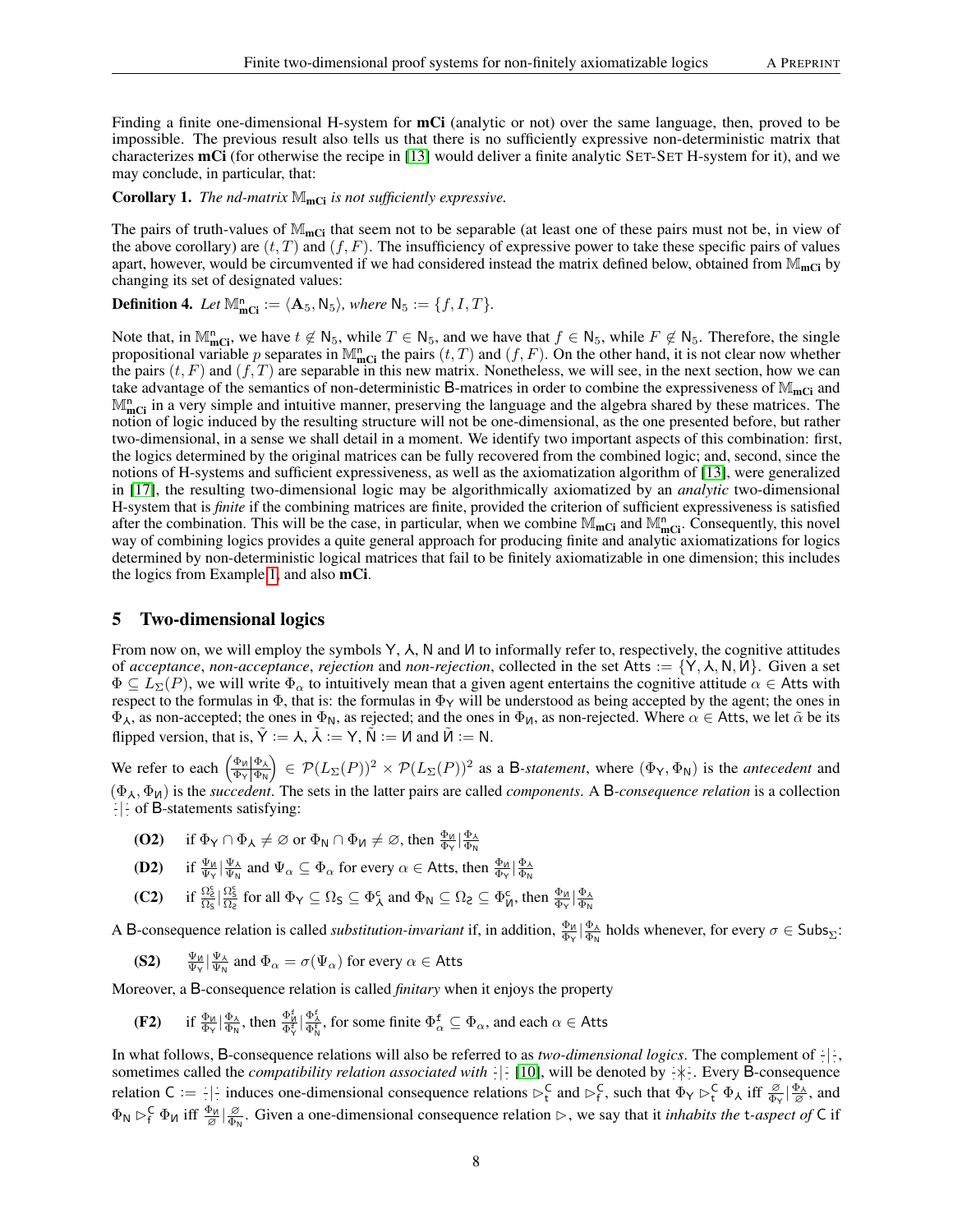$\triangleright = \triangleright$ <sup>C</sup>, and that it *inhabits the* f-aspect of C if  $\triangleright = \triangleright$ <sup>C</sup>. B-consequence relations actually induce many other (even non-Tarskian) one-dimensional notions of logics; the reader is referred to [\[9,](#page-11-2) [11\]](#page-11-1) for a thorough presentation on this topic.

As we did for one-dimensional consequence relations, we present now realizations of B-consequence relations, first via the semantics of nd-B-matrices, then by means of two-dimensional H-systems.

A *non-deterministic* B-*matrix over*  $\Sigma$ , or simply  $\Sigma$ -*nd*-B-*matrix*, is a structure  $\mathfrak{M} := \langle \mathbf{A}, \mathbf{Y}, \mathbf{N} \rangle$ , where A is a  $\Sigma$ -ndalgebra,  $Y ⊂ A$  is the set of *designated values* and  $N ⊂ A$  is the set of *antidesignated values* of  $\mathfrak{M}$ . For convenience, we define  $\lambda := A \setminus Y$  to be the set of *non-designated values*, and  $M := A \setminus N$  to be the set of *non-antidesignated values* of M. The elements of ValΣ(A) are dubbed M*-valuations*. The B*-entailment relation determined by* M is a collection  $\frac{1}{x}$   $\frac{1}{x}$   $\frac{1}{x}$  of B-statements such that

**(B-ent)** 
$$
\frac{\Phi_{\mathsf{M}}}{\Phi_{\mathsf{Y}}}|\frac{\Phi_{\mathsf{A}}}{\Phi_{\mathsf{N}}}
$$
  $\mathfrak{M}$  iff there is no  $\mathfrak{M}$ -valuation  $v$  such that  $v(\Phi_{\alpha}) \subseteq \alpha$  for each  $\alpha \in$  Atts,

for every  $\Phi_{\mathsf{Y}}, \Phi_{\mathsf{N}}, \Phi_{\mathsf{M}} \subseteq L_{\Sigma}(P)$ . Whenever  $\frac{\Phi_{\mathsf{M}}}{\Phi_{\mathsf{Y}}} \big| \frac{\Phi_{\mathsf{A}}}{\Phi_{\mathsf{N}}}$   $\mathfrak{M}$ , we say that the B-statement  $\left(\frac{\Phi_{\mathsf{M}} | \Phi_{\mathsf{A}}}{\Phi_{\mathsf{Y}} | \Phi_{\mathsf{N}}} \right)$ Φ<sup>Y</sup> Φ<sup>N</sup> *holds in* M or *is valid in*  $\mathfrak{M}$ . An  $\mathfrak{M}$ -valuation that bears witness to  $\frac{\Phi_{\mathsf{M}}}{\Phi_{\mathsf{Y}}} \frac{\Phi_{\mathsf{A}}}{\Phi_{\mathsf{N}}}$   $\mathfrak{M}$  is called a *countermodel for*  $\left(\frac{\Phi_{\mathsf{M}} | \Phi_{\mathsf{A}}}{\Phi_{\mathsf{Y}} | \Phi_{\mathsf{N}}} \right)$  $\frac{\Phi_{\mathsf{M}}|\Phi_{\mathsf{A}}}{\Phi_{\mathsf{Y}}|\Phi_{\mathsf{N}}|}$  *in*  $\mathfrak{M}$ . One may easily check that  $\frac{1}{x}$   $\mathfrak{M}$  is a substitution-invariant B-consequence relation, that is finitary when A is finite. Taking C as  $\frac{1}{x}$   $\mathfrak{M}$ , we define  $\triangleright_t^{\mathfrak{M}} := \triangleright_t^{\mathsf{C}}$  and  $\triangleright_f^{\mathfrak{M}} := \triangleright_f^{\mathsf{C}}$ .

We move now to two-dimensional, or SET<sup>2</sup>-SET<sup>2</sup>, H-systems, first introduced in [\[17\]](#page-12-5). A *(schematic)* SET<sup>2</sup>-SET<sup>2</sup> rule of *inference*  $R_s$  is the collection of all substitution instances of the  $SET^2$ - $SET^2$  statement  $s$ , called the *schema* of  $R_s$ . Each  $r \in R_{\mathfrak{s}}$  is said to be a *rule instance of*  $R_{\mathfrak{s}}$ . In a proof-theoretic context, rather than writing the B-statement  $\left(\frac{\Phi_{\mathfrak{h}}|\Phi_{\lambda}}{\Phi_{\mathfrak{h}}|\Phi_{\mathfrak{h}}}\right)$  $\frac{\Phi_{\mathsf{M}}|\Phi_{\lambda}}{\Phi_{\mathsf{Y}}|\Phi_{\mathsf{N}}}\Big)$ , we shall denote the corresponding rule by  $\frac{\Phi_{\rm Y} \parallel \Phi_{\rm N}}{2\pi \cdot \ln \pi}$  $\frac{\Psi\vee\parallel\Psi_N}{\Phi_{\lambda}\parallel\Phi_N}$ . A *(schematic)* SET<sup>2</sup>-SET<sup>2</sup> *H-system*  $\Re$  is a collection of SET<sup>2</sup>-SET<sup>2</sup> rules of inference. SET<sup>2</sup>-SET<sup>2</sup> *derivations* are as in the SET-SET H-systems, but now the nodes are labelled with pairs of sets of formulas, instead of a single set. When applying a rule instance, each formula in the succedent produces a new branch as before, but now the formula goes to the same component in which it was found in the rule instance. See Figure [2](#page-8-0) for a general representation and compare it with Figure [1.](#page-3-0)

<span id="page-8-0"></span>

Figure 2: Graphical representation of finite  $\Re$ -derivations. We emphasize that, in both cases, we must have  $\Psi_Y \subseteq \Phi_Y$ and  $\Psi_N \subseteq \Phi_N$  to enable the application of the rule.

Let t be an  $\Re$ -derivation. A node n of t is  $(\Psi_{\lambda}, \Psi_{\mu})$ -closed in case it is discontinued (namely, labelled with \*) or it is a leaf node with  $\ell^{\mathfrak{t}}(\mathfrak{n}) = (\Phi_Y, \Phi_N)$  and either  $\Phi_Y \cap \Psi_A \neq \emptyset$  or  $\Phi_N \cap \Psi_M \neq \emptyset$ . A branch of t is  $(\Psi_\lambda, \Psi_\lambda)$ -closed when it ends in a  $(\Psi_{\lambda}, \Psi_{\text{M}})$ -closed node. An  $\Re$ -derivation t is said to be  $(\Psi_{\lambda}, \Psi_{\text{M}})$ -closed when all of its branches are  $(\Psi_{\lambda}, \Psi_{\lambda})$ -closed. An  $\Re$ -*proof* of  $\left(\frac{\Phi_{\lambda}|\Phi_{\lambda}|}{\Phi_{\lambda}|\Phi_{\lambda}|}\right)$  $\frac{\Phi_{\mathsf{M}}|\Phi_{\lambda}}{\Phi_{\mathsf{Y}}|\Phi_{\mathsf{N}}|}$  is a  $(\Phi_{\lambda}, \Phi_{\mathsf{M}})$ -closed  $\mathfrak{R}$ -derivation t with  $\ell^{\mathfrak{t}}(\mathsf{rt}(\mathfrak{t})) \subseteq (\Phi_{\mathsf{Y}}, \Phi_{\mathsf{N}})$ . The definitions of the (finitary) substitution-invariant B-consequence relation  $\frac{1}{2}$   $\frac{1}{2}$   $\frac{1}{2}$  induced by a (finitary) SET<sup>2</sup>-SET<sup>2</sup> H-system R and Θ-analyticity are obvious generalizations of the corresponding SET-SET definitions.

In [\[17\]](#page-12-5), the notion of sufficient expressiveness was generalized to nd-B-matrices. We reproduce here the main definitions for self-containment:<br>**Definition 5.** *Let*  $\mathfrak{M} := \langle A, Y, N \rangle$  *be a* Σ*-nd-*B*-matrix.* 

- *Given*  $X, Y \subseteq A$  *and*  $\alpha \in \{Y, N\}$ *, we say that* X *and* Y *are*  $\alpha$ -separated*, denoted by*  $X \neq_{\alpha} Y$ *, if*  $X \subseteq \alpha$  *and*  $Y \subseteq \tilde{\alpha}$ *, or vice-versa.*
- *Given distinct truth-values*  $x, y \in A$ *, a unary formula* S *is a separator for*  $(x, y)$  *whenever*  $S_{A}(x) \#_{\alpha} S_{A}(y)$ *for some*  $\alpha \in \{Y, N\}$ *. If there is a separator for each pair of distinct truth-values in A, then*  $\mathfrak M$  *is said to be* sufficiently expressive*.*

In the same work [\[17\]](#page-12-5), the axiomatization algorithm of [\[13\]](#page-11-0) was also generalized, guaranteeing that every sufficiently expressive nd-B-matrix  $M$  is axiomatizable by a  $\Theta$ -analytic SET<sup>2</sup>-SET<sup>2</sup> H-system, which is finite whenever  $M$  is finite,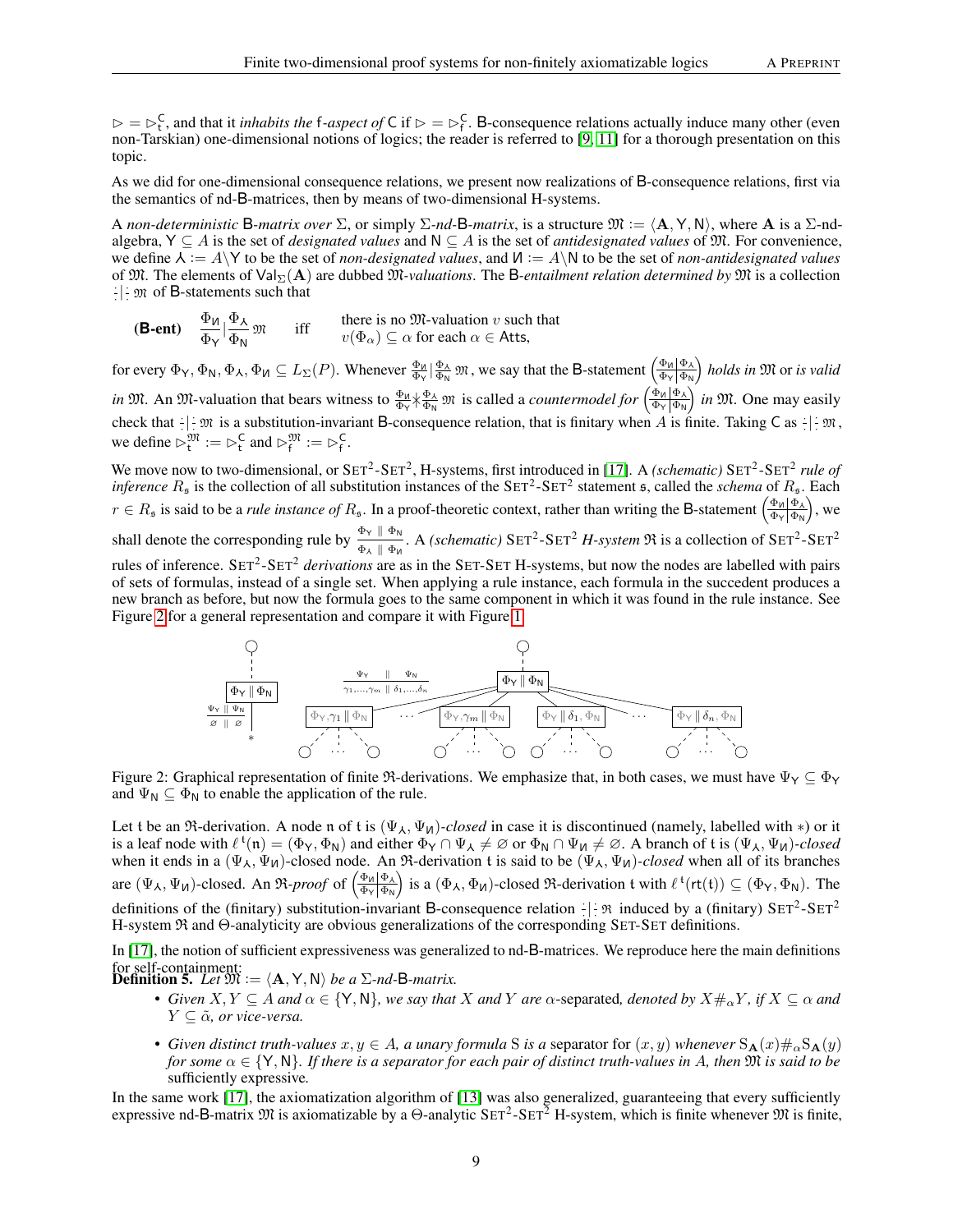where  $\Theta$  is a set of separators for the pairs of truth-values of  $\mathfrak{M}$ . Note that, in the second bullet of the above definition, a unary formula is characterized as a separator whenever it separates a pair of truth-values according to *at least one* of the distinguished sets of values. This means that having two of such sets may allow us to separate more pairs of truth-values than having a single set, that is, the nd-B-matrices are, in this sense, potentially more expressive than the (one-dimensional) logical matrices.

<span id="page-9-1"></span>**Example 2.** Let  $A$  be the  $\Sigma$ -nd-algebra from Example [1,](#page-4-1) and consider the nd-B-matrix  $\mathfrak{M} := \langle A, \{a\}, \{b\} \rangle$ . As we *know, in this matrix the pair* ( $\mathbf{b}, \mathbf{c}$ ) *is not separable if we consider only the set of designated values*  $\{a\}$ *. However, as we have now the set* {b} *of antidesignated truth-values, the separation becomes evident: the propositional variable* p *is* a separator for this pair now, since  $b \in \{b\}$  and  $c \notin \{b\}$ . The recipe from [\[17\]](#page-12-5) produces the following  $\text{SET}^2\text{-}\text{SET}^2$ *axiomatization for* M*, with only three very simple schematic rules of inference:*



By construction, the one-dimensional logic determined by the nd-matrix of Example [1](#page-4-1) inhabits the t-aspect of  $-\mid \mathfrak{M}$ , *thus it can be seen as being axiomatized by this* finite *and* analytic *two-dimensional system (contrast with the* infinite SET-SET *axiomatization known for this logic provided in that same example).*

We constructed above a  $\Sigma$ -nd-B-matrix from two  $\Sigma$ -nd-matrices in such a way that the one-dimensional logics determined by latter are fully recoverable from the former. We formalize this construction below:

**Definition 6.** Let  $\mathbb{M} := \langle A, D \rangle$  and  $\mathbb{M}' := \langle A, D' \rangle$  be  $\Sigma$ -nd-matrices. The B-product between  $\mathbb M$  and  $\mathbb M'$  is the  $\Sigma$ *-nd*-**B***-matrix*  $\mathbb{M} \odot \mathbb{M}' := \langle \mathbf{A}, D, D' \rangle$ .

Note that  $\Phi \rhd_{\mathbb{M}} \Psi$  iff  $_{\overline{\Phi}} \mid \stackrel{\Psi}{=} \mathbb{M} \odot \mathbb{M}'$  iff  $\Phi \rhd_{\mathsf{t}}^{\mathbb{M} \odot \mathbb{M}'} \Psi$ , and  $\Phi \rhd_{\mathbb{M}'} \Psi$  iff  $\stackrel{\Psi}{=} \mid_{\overline{\Phi}} \mathbb{M} \odot \mathbb{M}'$  iff  $\Phi \rhd_{\mathsf{f}}^{\mathbb{M} \odot \mathbb{M}'} \Psi$ . Therefore,  $\rhd_{\mathbb$ and  $\rhd_{\mathbb{M}'}$  are easily recoverable from  $\vdash \mathbb{M} \odot \mathbb{M}'$ , since they inhabit, respectively, the t-aspect and the f-aspect of the latter. One of the applications of this novel way of putting two distinct logics together was illustrated in that same Example [2](#page-9-1) to produce a two-dimensional analytic and finite axiomatization for a one-dimensional logic characterized by a Σ-nd-matrix. As we have shown, the latter one-dimensional logic does not need to be finitely axiomatizable by a SET-SET H-system. We present this application of B-products with more generality below:

<span id="page-9-2"></span>**Proposition 2.** Let  $\mathbb{M} := \langle \mathbf{A}, D \rangle$  be a  $\Sigma$ -nd-matrix and suppose that  $U \subseteq A \times A$  contains all and only the pairs of distinct truth-values that fail to be separable in M. If, for some  $\mathbb{M}' := \langle \overline{A}, D' \rangle$ , the pairs in U are separable in  $\mathbb{M}'$ , then  $\mathbb{M}\odot\mathbb{M}'$  is sufficiently expressive (thus, axiomatizable by an analytic  $\text{SET}^2$ - $\text{SET}^2$   $H$ -system, that is finite whenever A *is finite).*

### <span id="page-9-0"></span>6 A finite and analytic proof system for mCi

In the spirit of [2,](#page-9-2) we define below a nd-B-matrix by combining the matrices  $\mathbb{M}_{\text{mCi}} := \langle \mathbf{A}_5, \mathbf{Y}_5 \rangle$  and  $\mathbb{M}_{\text{mCi}}^n := \langle \mathbf{A}_5, \mathbf{N}_5 \rangle$ introduced in Section [4](#page-4-0) [\(1](#page-5-5) and [4\)](#page-7-1):

**Definition 7.** Let  $\mathfrak{M}_{\text{mCi}} := \mathbb{M}_{\text{mCi}} \odot \mathbb{M}_{\text{mCi}}^{\text{n}} = \langle \mathbf{A}_5, \mathbf{Y}_5, \mathbf{N}_5 \rangle$ , with  $\mathbf{Y}_5 := \{I, T, t\}$  and  $\mathbf{N}_5 := \{f, I, T\}$ .

When we consider now both sets  $Y_5$  and  $N_5$  of designated and antidesignated truth-values, the separation of all truth-values of  $A_5$  becomes possible, that is,  $\mathfrak{M}_{mCl}$  is sufficiently expressive, as guaranteed by [2.](#page-9-2) Furthermore, notice that we have two alternatives for separating the pairs  $(I, t)$  and  $(I, T)$ : either using the formula  $\neg p$  or the formula ◦p. With this finite sufficiently expressive nd-B-matrix in hand, producing a *finite* {p, ◦p}-analytic two-dimensional H-system for it is immediate by [\[17,](#page-12-5) Theorem 2]. Since **mCi** inhabits the t-aspect of  $\frac{1}{2}$   $\mathbb{R}_{\text{mCi}}$ , we may then conclude that:

Theorem 5. mCi *is axiomatizable by a finite and analytic two-dimensional H-system.*

Our axiomatization recipe delivers an H-system with about 300 rule schemas. When we simplify it using the streamlining procedures indicated in that paper, we obtain a much more succinct and insightful presentation, with 28 rule schemas,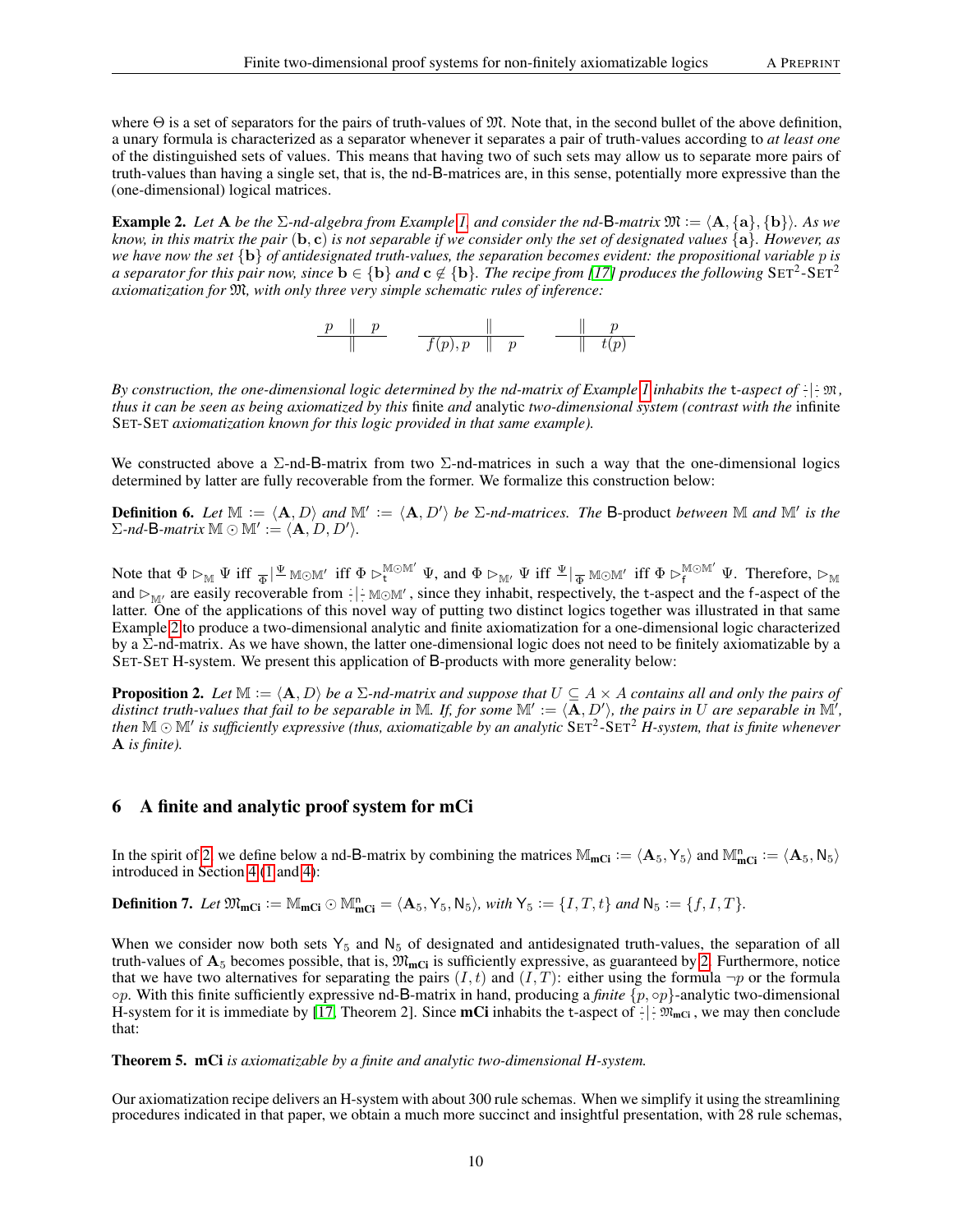<span id="page-10-0"></span>

Figure 3:  $\mathfrak{R}_{\text{mCi}}$ -derivations showing, respectively, that  $\frac{\varnothing}{p \wedge \neg p}$   $\frac{\neg \circ p}{\varnothing} \mathfrak{R}_{\text{mCi}}$ ,  $\frac{\varnothing}{\neg \circ}$  $\frac{\mathscr{D}}{\neg \circ p}$   $\frac{p \land \neg p}{\mathscr{D}}$   $\mathfrak{R}_{\text{mCl}}$  and  $\frac{\mathscr{D}}{\mathscr{D}}$   $\frac{\circ \neg \circ p}{\mathscr{D}}$   $\mathfrak{R}_{\text{mCl}}$ . Note that, for a cleaner presentation, we omit the formulas inherited from parent nodes.

which we call  $\mathfrak{R}_{\text{mCi}}$ . The full presentation of this system is given below:

q k p⊃q k ⊃ mCi 1 p, p⊃q k ⊃ mCi 2 p⊃q, p k q k ⊃ mCi 3 p k q k p⊃q ⊃ mCi 4 p⊃q, ◦(p⊃q) k p⊃q ⊃ mCi 5 p, q k p ∧ q k ∧ mCi 1 p ∧ q k p k ∧ mCi 2 p ∧ q k q k ∧ mCi 3 k p ∧ q k p ∧ q ∧ mCi 4 p∧q, ◦(p∧q) k p∧q k ∧ mCi 5 p k p ∨ q k ∨ mCi 1 q k p ∨ q k ∨ mCi 2 p ∨ q k p, q k ∨ mCi 3 p, q k p ∨ q ∨ mCi 4 p∨q, ◦(p∨q) k p∨q k ∨ mCi 5 ◦p k k ◦p ◦ mCi 1 ◦◦p k ◦ mCi 2 k ◦p ◦p k ◦ mCi 3 ◦p k p ◦ mCi 4 p k ◦p ◦ mCi 5 k k ¬p, p mCi 1 ¬p, ◦p, p k k mCi 2 ¬p, p k k p mCi 3 ◦¬p k ¬p, p k mCi 4 k ¬p, p ¬p k mCi 5 ¬p, ◦p k mCi 6 ¬p, p k mCi 7 ◦¬p k p mCi 8

Note that the set of rules  $\{\mathbb{O}_i^{mC_i} \mid \mathbb{O} \in \{\wedge, \vee, \supset\}, i \in \{1, 2, 3\}\}\$  makes it clear that the t-aspect of the induced B-consequence relation is inhabited by a logic extending positive classical logic, while the remaining rules for these connectives involve interactions between the two dimensions. Also, rule  $\neg_{2}^{\text{mCi}}$  indicates that  $\circ$  satisfies one of the main conditions for being taken as a consistency connective in the logic inhabiting the t-aspect. In fact, all these observations are aligned with the fact that the logic inhabiting the t-aspect of  $\mathbb{R}_{\text{mCi}}$  is precisely **mCi**. See, in Figure [3,](#page-10-0)  $\mathfrak{R}_{\text{mCl}}$ -derivations showing that, in **mCi**, ¬op and  $p \wedge \neg p$  are logically equivalent and that ∘¬∘p is a theorem.

#### 7 Concluding remarks

In this work, we introduced a mechanism for combining two non-deterministic logical matrices into a non-deterministic B-matrix, creating the possibility of producing finite and analytic two-dimensional axiomatizations for one-dimensional logics that may fail to be finitely axiomatizable in terms of one-dimensional Hilbert-style systems. It is worth mentioning that, as proved in [\[17\]](#page-12-5), one may perform proof search and countermodel search over the resulting two-dimensional systems in time at most exponential on the size of the B-statement of interest through a straightforward proof-search algorithm.

We illustrated the above-mentioned combination mechanism with two examples, one of them corresponding to a well-known logic of formal inconsistency called **mCi**. We ended up proving not only that this logic is not finitely axiomatizable in one dimension, but also that it is the limit of a strictly increasing chain of LFIs extending the logic mbC. From the perspective of the study of B-consequence relations, these examples allow us to eliminate the suspicion that a two-dimensional H-system R may always be converted into SET-SET H-systems for the logics inhabiting the one-dimensional aspects of  $\frac{1}{x}$   $\frac{1}{x}$  without losing any desirable property (in this case, finiteness of the presentation).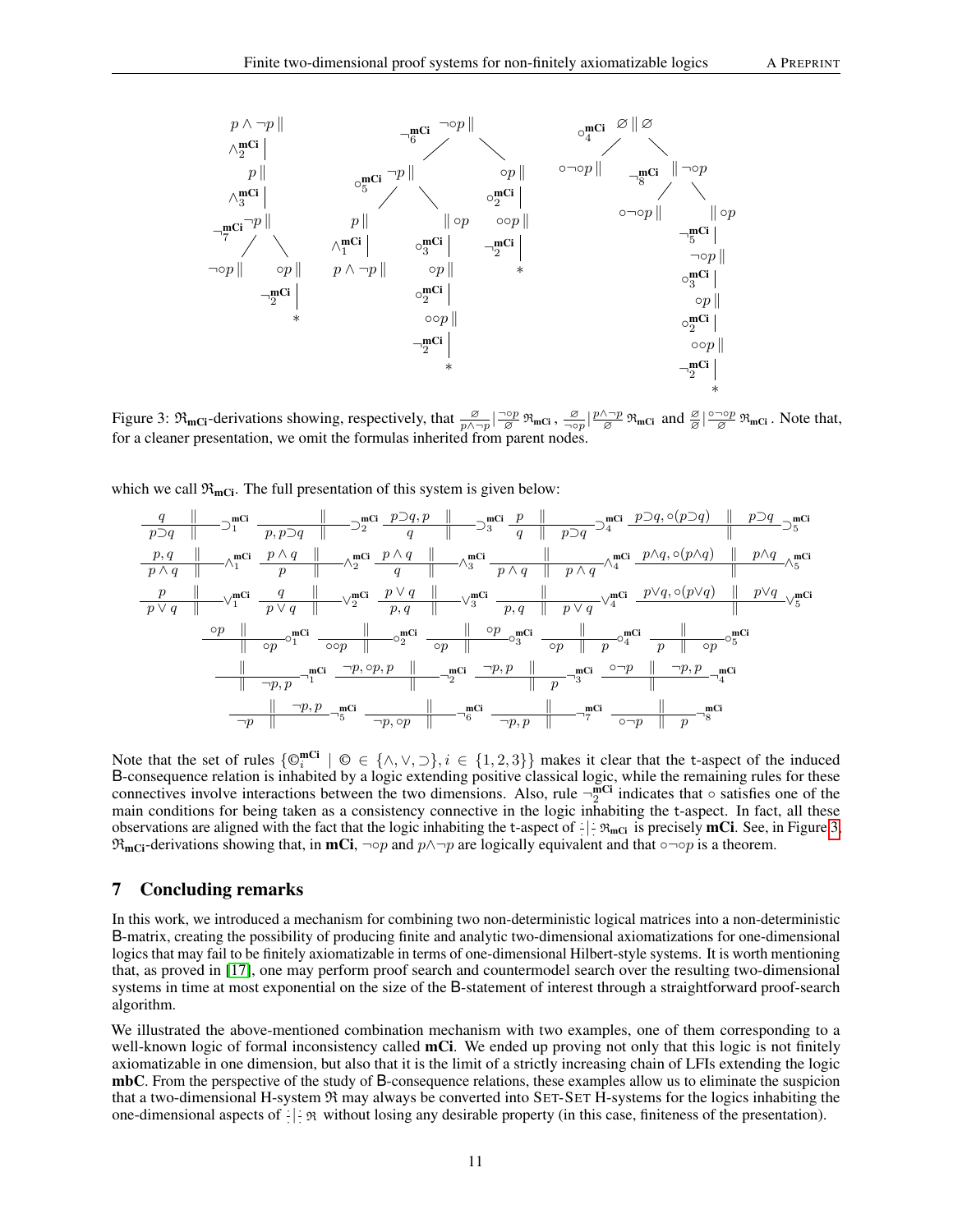At first sight, the formalism of two-dimensional H-systems may be confused with the formalism of n-sided sequents [\[3,](#page-11-11) [4\]](#page-11-12), in which the objects manipulated by rules of inference (the so-called n*-sequents*) accommodate more than two sets of formulas in their structures. The reader interested in a comparison between these two different approaches is referred to the concluding remarks of [\[17\]](#page-12-5).

We close with some observations regarding  $\mathfrak{M}_{mCl}$  and the two-dimensional H-system  $\mathfrak{R}_{mCl}$ . A one-dimensional logic  $\triangleright$  is said to be  $\neg$ -consistent when  $\varphi$ ,  $\neg \varphi \triangleright \varnothing$  and  $\neg$ -determined when  $\varnothing \triangleright \varphi$ ,  $\neg \varphi$  for all  $\varphi \in L_{\Sigma}(P)$ . A B-consequence relation  $|\cdot|$  is said to *allow for gappy reasoning* when  $\frac{1}{\varphi}$  and to *allow for glutty reasoning* when  $\frac{\varphi}{\varphi}$ , for some  $\varphi \in L_{\Sigma}(P)$ . Notice that  $\neg$ -determinedness in the logic inhabiting the t-aspect of a B-consequence relation by no means implies the disallowance of gappy reasoning in the two-dimensional setting: we still have  $F \in \overline{Y_5} \cap \overline{N_5}$ , so one may both non-accept and non-reject a formula  $\varphi$  in  $\cdot$  |  $\cdot \mathfrak{R}_{\text{mCi}}$ , even though non-accepting both  $\varphi$  and its negation in **mCi** is not possible, in view of rule  $\neg^{\text{mCi}}_{7}$ . Similarly, the recovery of  $\neg$ -consistency achieved via  $\circ$  in such logic does not S not possible, in view of rule  $\neg$ , Similarly, the recovery of  $\neg$ -consistency achieved via  $\circ$  in such logic does no<br>coincide with the gentle disallowance of glutty reasoning in  $\frac{1}{n}$ .  $\Re$ <sub>mCi</sub>, that is, we do n or  $\frac{1}{p}$   $\big|_{\overline{op}, p}$   $\Re_{\text{mCi}}$ , even though for binary compounds both are derivable in view of rules  $\mathbb{O}_5^{\text{mCi}}$ , for  $\mathbb{O} \in \{ \wedge, \vee, \supset \}$ , and  $\circ_1^m$ Ci. With these observations we hope to call attention to the fact that B-consequence relations open the doors for further developments concerning the study of paraconsistency (and, dually, of paracompleteness), as well as the study of recovery operators [\[8\]](#page-11-13).

#### Acknowledgements

V. Greati acknowledges support from CAPES — Finance Code 001 and from the FWF project P 33548. J. Marcos acknowledges support from CNPq.

#### References

- <span id="page-11-9"></span>[1] Arnon Avron. Non-deterministic matrices and modular semantics of rules. *Logica Universalis*, pages 149–167, 2005.
- <span id="page-11-10"></span>[2] Arnon Avron. 5-valued non-deterministic semantics for the basic paraconsistent logic mCi. *Studies in Logic, Grammar and Rhetoric*, pages 127–136, 2008.
- <span id="page-11-11"></span>[3] Arnon Avron, Jonathan Ben-Naim, and Beata Konikowska. Cut-free ordinary sequent calculi for logics having generalized finite-valued semantics. *Logica Universalis*, 1:41–70, 2007.
- <span id="page-11-12"></span>[4] Arnon Avron and Beata Konikowska. Multi-valued calculi for logics based on non-determinism. *Logic Journal of the IGPL*, 13(4):365–387, 2005.
- <span id="page-11-7"></span>[5] Arnon Avron and Iddo Lev. Non-deterministic multiple-valued structures. *Journal of Logic and Computation*, 15(3):241–261, 2005.
- <span id="page-11-5"></span>[6] Arnon Avron and Anna Zamansky. Non-deterministic semantics for logical systems. In Dov M. Gabbay and Franz Guenthner, editors, *Handbook of Philosophical Logic: Volume 16*, pages 227–304. Springer, Dordrecht, 2011.
- <span id="page-11-6"></span>[7] Matthias Baaz, Ori Lahav, and Anna Zamansky. Finite-valued semantics for canonical labelled calculi. *Journal of Automated Reasoning*, 51:401–430, 2013.
- <span id="page-11-13"></span>[8] Eduardo Alejandro Barrio and Walter Carnielli. Volume I: Recovery Operators in Logics of Formal Inconsistency (special issue). *Logic Journal of the IGPL*, 28(5):615–623, 01 2019.
- <span id="page-11-2"></span>[9] Carolina Blasio. Revisitando a lógica de Dunn-Belnap. *Manuscrito*, 40:99–126, 2017.
- <span id="page-11-4"></span>[10] Carolina Blasio, Carlos Caleiro, and João Marcos. What is a logical theory? On theories containing assertions and denials. *Synthese*, 198(22):5481–5504, Oct 2021.
- <span id="page-11-1"></span>[11] Carolina Blasio, João Marcos, and Heinrich Wansing. An inferentially many-valued two-dimensional notion of entailment. *Bulletin of the Section of Logic*, 46(3/4):233–262, 2017.
- <span id="page-11-3"></span>[12] Stanley Burris and Hanamantagouda Sankappanavar. *A Course in Universal Algebra*, volume 91. 1981.
- <span id="page-11-0"></span>[13] C. Caleiro and S. Marcelino. Analytic calculi for monadic PNmatrices. In R. Iemhoff, M. Moortgat, and R. Queiroz, editors, *Logic, Language, Information and Computation (WoLLIC 2019)*, volume 11541 of *LNCS*, pages 84–98. Springer, 2019.
- <span id="page-11-8"></span>[14] Walter Carnielli and João Marcos. A taxonomy of C-systems. In *Paraconsistency: The logical way to the inconsistent*. Taylor and Francis, 2002.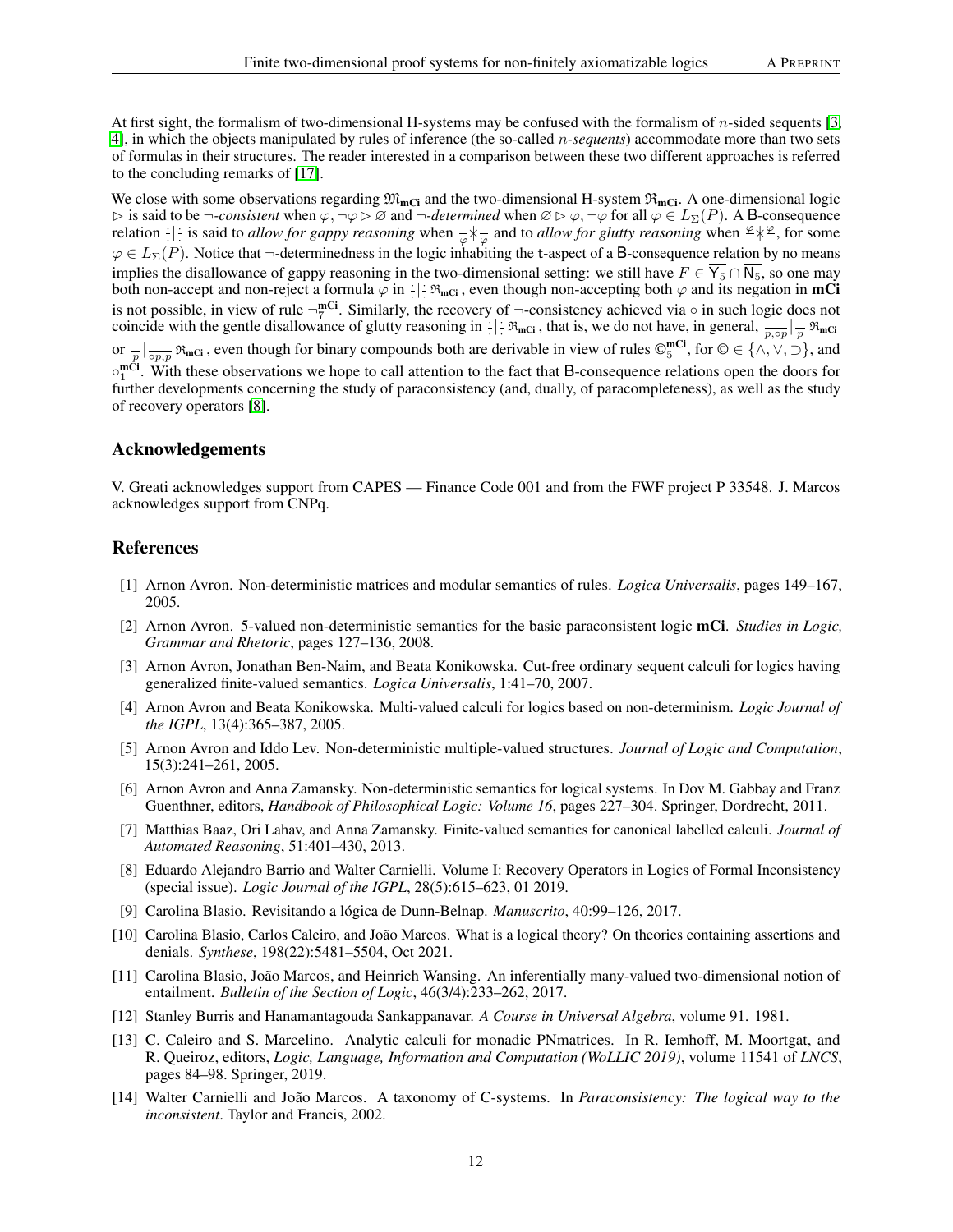- <span id="page-12-10"></span>[15] Walter A. Carnielli, Marcelo E. Coniglio, and João Marcos. Logics of Formal Inconsistency. In D. Gabbay and F. Guenthner, editors, *Handbook of Philosophical Logic*, volume 14, pages 1–93. Springer, 2nd edition, 2007.
- <span id="page-12-4"></span>[16] Walter A. Carnielli and João Marcos. Limits for Paraconsistent Calculi. *Notre Dame Journal of Formal Logic*, 40(3):375 – 390, 1999.
- <span id="page-12-5"></span>[17] Vitor Greati, Sérgio Marcelino, and João Marcos. Proof search on bilateralist judgments over non-deterministic semantics. In Anupam Das and Sara Negri, editors, *Automated Reasoning with Analytic Tableaux and Related Methods*, pages 129–146, Cham, 2021. Springer International Publishing.
- <span id="page-12-2"></span>[18] S. Marcelino and C. Caleiro. Axiomatizing non-deterministic many-valued generalized consequence relations. *Synthese*, 198:5373–5390, 2021.
- <span id="page-12-8"></span>[19] Sérgio Marcelino. An unexpected Boolean connective. *Logica Universalis*, 2021.
- <span id="page-12-9"></span>[20] João Marcos. Possible-translations semantics for some weak classically-based paraconsistent logics. *Journal of Applied Non-Classical Logics*, 18(1):7–28, 2008.
- <span id="page-12-3"></span>[21] K. Palasinska. *Deductive Systems and Finite Axiomatization Properties*. PhD thesis, Iowa State University, 1994.
- <span id="page-12-7"></span>[22] Wolfgang Rautenberg. 2-element matrices. *Studia Logica*, 40(4):315–353, 1981.
- <span id="page-12-1"></span>[23] D. J. Shoesmith and T. J. Smiley. *Multiple-Conclusion Logic*. Cambridge University Press, 1978.
- <span id="page-12-0"></span>[24] R. Wójcicki. Some remarks on the consequence operation in sentential logics. *Fundamenta Mathematicae*, 68:269–279, 1970.
- <span id="page-12-6"></span>[25] Ryszard Wójcicki. *Theory of Logical Calculi*. Synthese Library. Springer, Dordrecht, 1 edition, 1988.

#### A Detailed proofs

**Lemma [1.](#page-6-1)** For each  $1 \leq k < \omega$ , let  $\vert_{\overline{k}} := \vert_{\mathcal{H}^{2k-1}_{\text{mGI}}}$ . Then  $\vert_{\overline{1}} \subseteq \vert_{\overline{2}} \subseteq \ldots$ , and  $_{\overline{\text{mCi}}} = \bigsqcup_{1 \leq k < \omega} \Big|_{\overline{k}}$ .

*Proof.* By Definition [2,](#page-5-6) every rule schema in  $\mathcal{H}_{\text{mCi}}^{2k-1}$  is also in  $\mathcal{H}_{\text{mCi}}^{2(k+1)-1}$ , thus, for every  $1 \leq k < \omega$ , we have  $\frac{1}{k} \subseteq \boxed{k+1}$ . Let  $\boxed{\omega} := \boxed{\bigcup_{1 \leq k < \omega} \left| \frac{1}{k} \right|}$ . From right to left, if  $\Phi \left| \frac{1}{\omega} \psi$ , then, for every Tarskian consequence relation  $\right|_{\ast}$ over  $\Sigma^{\circ}$  such that  $\ket{\ast} \supseteq \frac{\ }{k}$  for all  $k \in \omega$ , we have  $\Phi \ket{\ast} \psi$ . By Proposition [1,](#page-5-7) then, we have  $\Phi \ket{\text{mct}} \psi$ , in particular. From left to right, suppose that  $\Phi|_{\overline{mCl}} \psi$  and consider a derivation bearing witness to this fact. Let  $m \in \omega$  be such that only instances of the rule schemas  $\overrightarrow{(ci)}_j$  $\overrightarrow{(ci)}_j$  $\overrightarrow{(ci)}_j$ , for  $0 \le j \le m$ , and possibly instances of the other rule schemas not of the form of  $(ci)_j$  $(ci)_j$  $(ci)_j$  are applied in that derivation. Let  $\frac{d}{dx}$  be a Tarskian consequence relation over  $\Sigma^{\circ}$  such that  $\frac{d}{dx} \supseteq \frac{1}{k}$  for all  $1 \le k < \omega$ . Then, in particular,  $\frac{1}{n^*} \supseteq \frac{1}{m} = \frac{1}{n^2 m^{-1}}$ . Since all schemas  $(\text{ci})_j$  $(\text{ci})_j$  $(\text{ci})_j$ , for  $0 \le j \le m$ , are in  $\mathcal{H}_{\text{mCl}}^{2m-1}$ , we  $\Box$ have  $\Phi|_{\mathcal{H}_{\text{mG}}^{2m-1}} \psi$  and then  $\Phi|_{\ast\ast} \psi$ . As  $|_{\ast\ast}$  was arbitrary, we are done.  $\Box$ 

**Lemma [2.](#page-6-6)** For all  $k \ge 1$  and  $1 \le m \le 2k$ ,

$$
\neg_{\mathbf{A}_k}^m(k^*+1) = \begin{cases} (k^*+1) + \frac{m}{2}, & \text{if } m \text{ is even} \\ 1 + \frac{m+1}{2}, & otherwise \end{cases}
$$

*Proof.* Let  $k \ge 1$ . We prove the lemma by strong induction on  $1 \le m \le 2k$ . For  $m = 1$ , we have  $\neg(k^* + 1) =$  $(k^* + 1) - (k^* - 1) = 2 = 1 + \frac{1+1}{2}$ . Assume now that (IH): the present lemma holds for all  $m' < m$ , for a given  $m > 1$ .

- Suppose that  $m = 2s$ , with  $1 \le s \le k$ . By (IH), we have that  $\neg^{2s}(k^* + 1) = \neg(\neg^{2s-1}(k^* + 1)) =$  $\neg(1 + \frac{(2s-1)+1}{2}) = \neg(1+s)$ . By the interpretation of  $\neg$ , as  $2 \leq 1+s \leq k^*$ , we have  $\neg(1+s) = 1+s+k^* =$  $(k^*+1)+\frac{2m}{2}.$
- Suppose that  $m = 2s + 1$ , with  $1 \le s \le k 1$ . By (IH), we have  $\neg^{2s+1}(k^* + 1) = \neg(\neg^{2s}(k^* + 1)) =$  $\neg(k^* + 1 + \frac{2s}{2}) = \neg(k^* + 1 + s)$ . As  $k^* + 2 \le k^* + 1 + s \le k^* + k$ , the interpretation of  $\neg$  gives us that  $\neg(k^* + 1 + s) = (k^* + 1 + s) - (k^* - 1) = s + 2 = \frac{m-1}{2} + 2 = (\frac{m-1}{2} + 1) + 1 = 1 + \frac{m+1}{2}.$